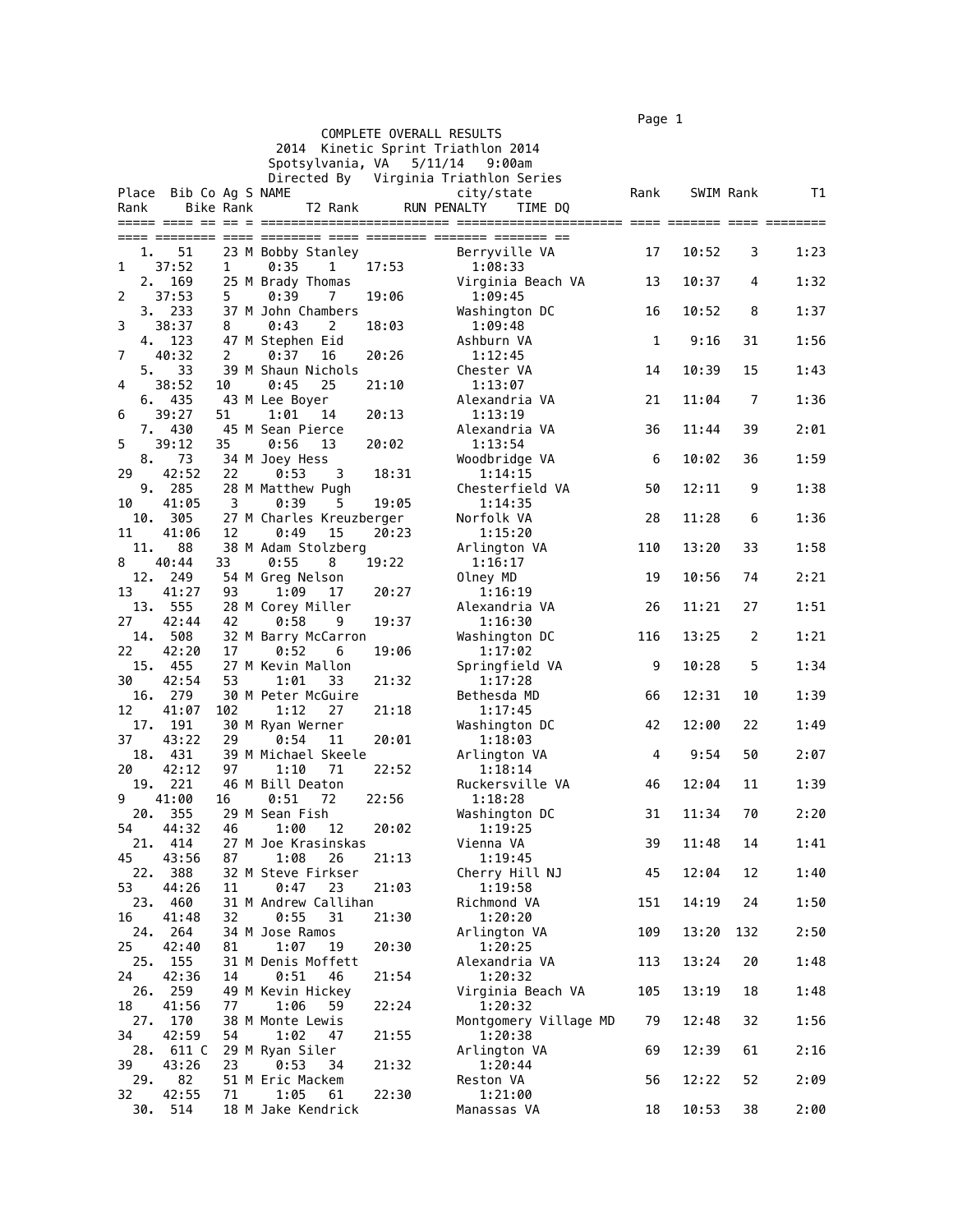| 82         | 46:02          | 99            | 32<br>1:10                            | 21:32 | 1:21:36                    |     |       |              |      |
|------------|----------------|---------------|---------------------------------------|-------|----------------------------|-----|-------|--------------|------|
| 31.        | 196            |               | 37 M Andrew Jones                     |       | Arlington VA               | 134 | 13:50 | 71           | 2:20 |
| 15<br>32.  | 41:48<br>190   | 69            | 1:05<br>64<br>24 M Kempsey Clark      | 22:38 | 1:21:38<br>Rockville MD    | 22  | 11:08 | 19           | 1:48 |
| 80         | 46:01          | 147           | 1:22<br>29                            | 21:27 | 1:21:44                    |     |       |              |      |
| 33.        | 209<br>42:14   |               | 55 M Alan Dixon                       |       | Washington DC              | 84  | 12:50 | 59           | 2:15 |
| 21<br>34.  | 85             | 26            | 0:54<br>101<br>28 M John Closs        | 24:03 | 1:22:15<br>Arlington VA    | 8   | 10:20 | 100          | 2:34 |
| 59         | 44:51          | 43            | 0:59<br>89                            | 23:36 | 1:22:20                    |     |       |              |      |
| 35.        | 114            |               | 45 M Douglas Dudgeon                  |       | Stafford VA                | 10  | 10:29 | 73           | 2:21 |
| 46<br>36.  | 43:57<br>526   | 96            | 1:09<br>119<br>29 M Gregory Wing      | 24:29 | 1:22:24<br>Washington DC   | 91  | 13:05 | 42           | 2:02 |
| 28         | 42:45          | 116           | 1:15<br>83                            | 23:22 | 1:22:26                    |     |       |              |      |
| 37.        | 187            |               | 60 M Thomas Stroup                    |       | Great Falls VA             | 41  | 12:00 | 25           | 1:51 |
| 43<br>38.  | 43:47<br>267   | 30            | 0:54<br>99<br>44 M Darren Beilstein   | 24:00 | 1:22:31<br>Williamsburg VA | 61  | 12:28 | 51           | 2:09 |
| 35         | 43:11          | 63            | 1:03<br>92                            | 23:42 | 1:22:32                    |     |       |              |      |
| 39.        | 42             |               | 48 M Daniel Anderson                  |       | Rockville MD               | 30  | 11:31 | 181          | 3:14 |
| 50         | 44:15          | 167           | 1:27<br>54                            | 22:16 | 1:22:42                    |     |       |              |      |
| 40.<br>114 | 324<br>47:47   | 90            | 24 M Max Lander<br>1:09<br>4          | 18:39 | Washington DC<br>1:22:42   | 60  | 12:27 | 118          | 2:43 |
| 41.        | 284            |               | 50 M Christopher Vaughan              |       | Washington DC              | 20  | 10:58 | 53           | 2:10 |
| 55         | 44:32          | 73            | 1:05 102                              | 24:04 | 1:22:47                    |     |       |              |      |
| 42.<br>52  | 536<br>44:23   | 19            | 40 M James Dillon<br>0:52<br>76       | 23:05 | Midlothian VA<br>1:22:50   | 54  | 12:16 | 62           | 2:16 |
| 43.        | 143            |               | 32 M Steven Vadnais                   |       | Arlington VA               | 137 | 13:52 | 28           | 1:52 |
| 56         | 44:33          | 6             | 0:39<br>48                            | 21:57 | 1:22:51                    |     |       |              |      |
| 44.<br>19  | 42:12          | 107           | 5 MM 32 M Andrew Morgan<br>1:13<br>40 | 21:35 | Lorton VA<br>1:22:56       | 212 | 15:36 | 78           | 2:22 |
| 45.        | $\overline{7}$ |               | 58 M Greg Guinther                    |       | Richmond VA                | 53  | 12:15 | 34           | 1:58 |
| 33         | 42:56          | 36            | 0:56<br>130                           | 24:54 | 1:22:57                    |     |       |              |      |
| 46.        | 131            |               | 26 M Zach Birnbaum                    |       | Viena VA                   | 38  | 11:48 | 45           | 2:03 |
| 36<br>47.  | 43:15<br>70    | 40            | 0:57<br>- 138<br>47 M Thom Mukri      | 25:15 | 1:23:16<br>Woodbridge VA   | 159 | 14:25 | 46           | 2:03 |
| 41         | 43:35          | 25            | 0:53<br>58                            | 22:22 | 1:23:16                    |     |       |              |      |
| 48.        | 65             |               | 28 M Johnathan Stein                  |       | Arlington VA               | 122 | 13:32 | 41           | 2:01 |
| 69<br>49.  | 45:13<br>376   | 58            | 1:02<br>35<br>24 M Miles Bloom        | 21:33 | 1:23:20<br>Arlington VA    | 15  | 10:51 | 135          | 2:51 |
| 103        | 47:11          | 121           | 1:15<br>28                            | 21:26 | 1:23:32                    |     |       |              |      |
| 50.        | 443            |               | 61 M Stephen Godwin                   |       | Bethesda MD                | 51  | 12:11 | 163          | 3:05 |
| 40<br>51.  | 43:34<br>468   | 159           | 1:24<br>82<br>51 M Stephen 0'Donnell  | 23:22 | 1:23:34<br>Washington DC   | 98  | 13:13 | 90           | 2:29 |
| 49         | 44:04          | 171           | 1:29<br>60                            | 22:28 | 1:23:42                    |     |       |              |      |
| 52.        | 504            |               | 30 M Evin Wick                        |       | Washington DC              | 118 | 13:28 | 35           | 1:59 |
| 77<br>53.  | 45:41<br>99    | 47            | 53<br>1:00<br>42 M Jeff Webb          | 22:15 | 1:24:20                    | 68  | 12:36 | 54           | 2:11 |
| 48         | 44:01          | 95            | 1:09<br>118                           | 24:29 | Arlington VA<br>1:24:24    |     |       |              |      |
|            | 54. 307        |               | 35 M Eric Klintberg                   |       | Arlington VA               | 72  | 12:41 | 60           | 2:15 |
| 51         | 44:22          | 208           | 1:38<br>87<br>26 M Kurt Gibel         | 23:31 | 1:24:25                    |     |       |              |      |
| 55.<br>14  | 185<br>41:38   | 13            | $0:50$ 227                            | 28:29 | Centreville VA<br>1:24:36  | 43  | 12:00 | 13           | 1:41 |
| 56.        |                |               | 4 MM 38 M Aaron Shuler                |       | Alexandria VA              | 129 | 13:43 | 108          | 2:39 |
| 60         | 44:52          | 84            | 1:08<br>55                            | 22:18 | 1:24:38                    |     |       |              |      |
| 57.<br>61  | 531<br>44:58   | 4             | 50 M Lowell Gould<br>0:39<br>165      | 25:57 | Rocky Point NC<br>1:24:57  | 49  | 12:11 | $\mathbf{1}$ | 1:15 |
| 58.        | 34             |               | 35 M Mansur Mendizabal                |       | Washington DC              | 135 | 13:51 | 297          | 4:59 |
| 26         | 42:44          | 246           | 1:53<br>38                            | 21:34 | 1:24:59                    |     |       |              |      |
| 59.<br>85  | 359<br>46:08   | 57            | 42 M Chad Rickner<br>1:02<br>56       | 22:21 | Chesapeake VA<br>1:25:01   | 121 | 13:32 | 37           | 1:59 |
| 60.        | 35             |               | 33 M Timothy Orr                      |       | Chantilly VA               | 167 | 14:33 | 26           | 1:51 |
| 79         | 45:49          | 104           | 1:12<br>41                            | 21:40 | 1:25:04                    |     |       |              |      |
|            | May-11-2014    | $12:10:45$ pm |                                       |       |                            |     |       |              |      |

 Page 2 COMPLETE OVERALL RESULTS 2014 Kinetic Sprint Triathlon 2014 Spotsylvania, VA 5/11/14 9:00am Directed By Virginia Triathlon Series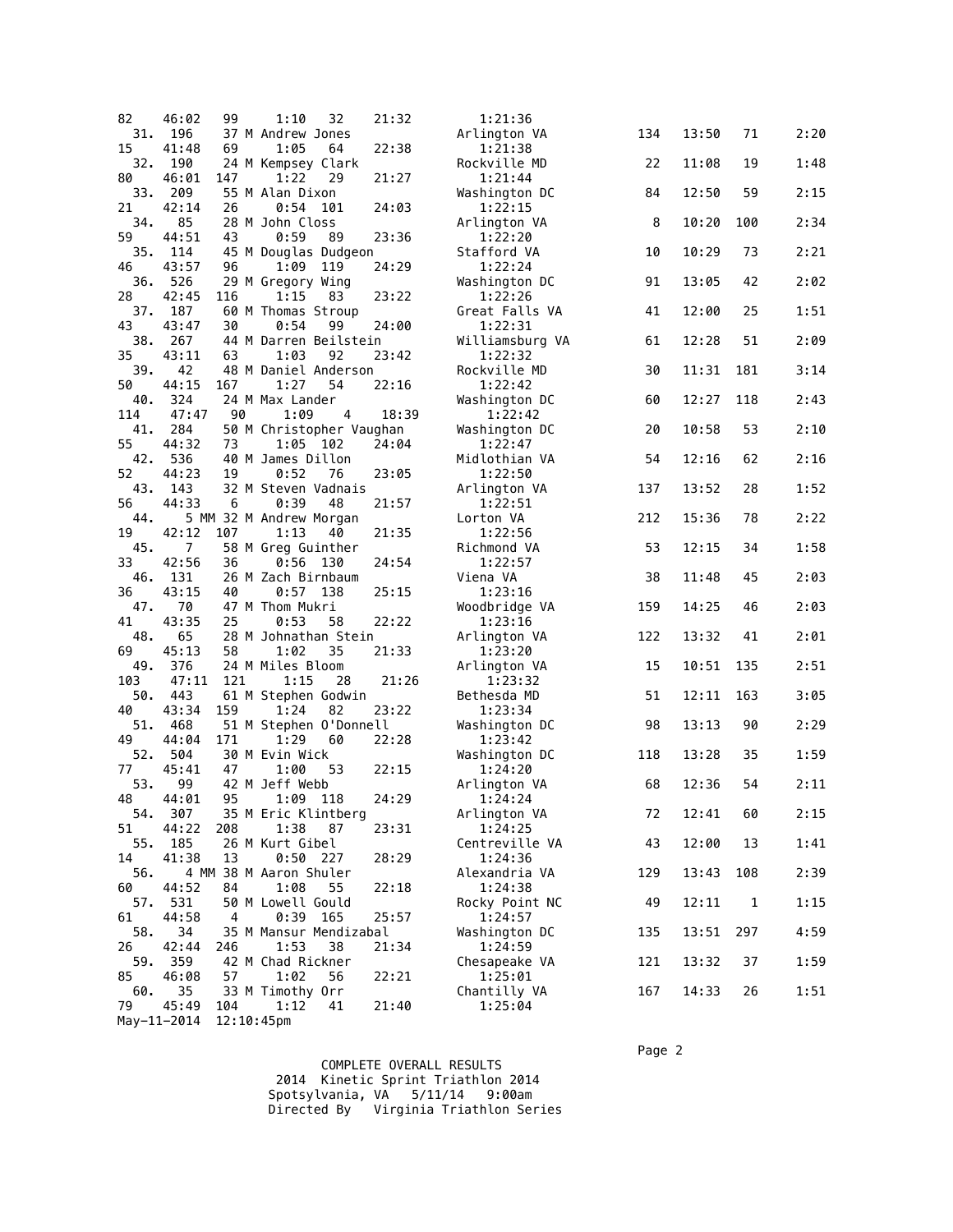| Place      | Bib Co Ag S NAME |           |                                      |       | city/state                   | Rank | SWIM Rank |     | T1   |
|------------|------------------|-----------|--------------------------------------|-------|------------------------------|------|-----------|-----|------|
| Rank       |                  | Bike Rank | T2 Rank                              |       | RUN PENALTY<br>TIME DQ       |      |           |     |      |
|            |                  |           |                                      |       |                              |      |           |     |      |
| 61.        | 172              |           | 47 M Ben Hale                        |       | Sterling VA                  | 81   | 12:49     | 178 | 3:13 |
| 31         | 42:55            | 235       | 1:48 121                             | 24:30 | 1:25:12                      |      |           |     |      |
| 62.        | 379              |           | 28 M Rob Halliday                    |       | Arlington VA                 | 27   | 11:21     | 67  | 2:18 |
| 160        | 49:32            | 112       | 1:14<br>22                           | 20:56 | 1:25:19                      |      |           |     |      |
| 63.<br>71  | 342<br>45:23     | 143       | 37 M Arnel Alverio<br>1:21<br>91     | 23:41 | Haymarket VA<br>1:25:23      | 64   | 12:30     | 89  | 2:29 |
| 64.        | 426              |           | 34 M Christopher Catalano            |       | Arlington VA                 | 128  | 13:42     | 23  | 1:49 |
| 58         | 44:41            | 105       | 1:13 103                             | 24:07 | 1:25:30                      |      |           |     |      |
| 65.        | 551              |           | 47 M Charles Kendall                 |       | Oak Hill VA                  | 74   | 12:43     | 58  | 2:14 |
| 68         | 45:12            | 44        | 0:59<br>117                          | 24:26 | 1:25:33                      |      |           |     |      |
| 66.        |                  |           | 10 MM 27 M Lukas Vucsko              |       | Chesapeake VA                | 140  | 13:54     | 55  | 2:12 |
| 73<br>67.  | 45:32<br>456     | 120       | 1:15<br>67<br>43 M Scott McLallen    | 22:44 | 1:25:35<br>Lorton VA         | 2    | 9:42      | 191 | 3:19 |
| 116        | 47:50            | 38        | 0:56<br>95                           | 23:53 | 1:25:38                      |      |           |     |      |
| 68.        | 216              |           | 35 M Brandon Cogswell                |       | Arlington VA                 | 125  | 13:35     | 98  | 2:34 |
| 23         | 42:36            | 168       | 1:28<br>153                          | 25:34 | 1:25:43                      |      |           |     |      |
| 69.        | 219              |           | 30 M Benjamin Richards               |       | Arlington VA                 | 48   | 12:08     | 113 | 2:41 |
| 66         | 45:10            | 184       | 1:32 112                             | 24:16 | 1:25:46                      |      |           |     |      |
| 70.<br>42  | 583<br>43:42     | 70        | 49 M Todd Pederson<br>1:05<br>150    | 25:30 | Corapeake NC<br>1:25:51      | 104  | 13:19     | 65  | 2:18 |
| 71.        | 301              |           | 46 M Andrew McCabe                   |       | Ashburn VA                   | 156  | 14:23     | 276 | 4:17 |
| 44         | 43:49            | 237       | 1:49<br>43                           | 21:44 | 1:26:00                      |      |           |     |      |
| 72.        | 201              |           | 40 M James Nosal                     |       | Ashbyrn VA                   | 71   | 12:40     | 101 | 2:34 |
| 83         | 46:04            | 180       | 1:31<br>80                           | 23:18 | 1:26:06                      |      |           |     |      |
| 73.        | 518              |           | 37 M Garth Kaliczak                  |       | Suitland MD                  | 44   | 12:04     | 148 | 2:59 |
| 47<br>74.  | 44:01            | 187       | 1:33 154<br>3 MM 28 M David Colman   | 25:37 | 1:26:12                      | 166  | 14:33     | 141 | 2:52 |
| 120        | 47:55            | 31        | 0:55<br>10                           | 19:59 | Arlington VA<br>1:26:12      |      |           |     |      |
| 75.        | 179              |           | 44 M Jeffrey Horwitz                 |       | Arlington VA                 | 96   | 13:12     | 30  | 1:54 |
| 99         | 47:03            | 125       | 1:16<br>70                           | 22:49 | 1:26:13                      |      |           |     |      |
| 76.        |                  |           | 705 NM 41 M Michael Kainu            |       | Fredericksburg VA            | 62   | 12:30     | 138 | 2:52 |
| 117        | 47:50            | 207       | 1:38<br>37                           | 21:33 | 1:26:22                      |      |           |     |      |
| 77.<br>65  | 310<br>45:08     | 164       | 25 M Michael Duncanson<br>1:27<br>24 | 21:06 | Vienna VA<br>1:26:39         | 235  | 16:22     | 106 | 2:38 |
| 78.        | 481              |           | 39 M Charles Shedrick                |       | Washington DC                | 127  | 13:38     | 29  | 1:54 |
| 89         | 46:22            | 28        | 0:54<br>108                          | 24:13 | 1:26:58                      |      |           |     |      |
| 79.        | 420              |           | 33 M Ryan Troll                      |       | Washington DC                | 214  | 15:46     | 48  | 2:05 |
| 74         | 45:37            | 37        | 0:56<br>65                           | 22:39 | 1:27:01                      |      |           |     |      |
| 80.        | 94               |           | 56 M James Jeremiah                  |       | Fairfax VA                   | 80   | 12:48     | 43  | 2:02 |
| 125<br>81. | 48:01<br>502     | 128       | 1:16<br>73<br>47 M Bob Lytle         | 22:57 | 1:27:03<br>Herndon VA        | 173  | 14:38     | 145 | 2:56 |
| 67         | 45:10            | 78        | 1:06<br>79                           | 23:16 | 1:27:05                      |      |           |     |      |
| 82.        | 164              |           | 47 M Todd Mackert                    |       | Manassas VA                  | 179  | 14:45     | 177 | 3:12 |
| 57         | 44:40            | 190       | 1:34 74                              | 22:58 | 1:27:06                      |      |           |     |      |
| 83.        | 258              |           | 53 M Joel Isely                      |       | Poquoson VA                  | 40   | 11:55     | 80  | 2:25 |
| 75         | 45:40            | 119       | $1:15$ 167                           | 26:02 | 1:27:14                      |      |           |     |      |
| 84.<br>137 | 132<br>48:31     | 64        | 29 M John Miley<br>1:04<br>36        | 21:33 | Falls Church VA<br>1:27:18   | 90   | 13:03     | 171 | 3:09 |
| 85.        | 524              |           | 51 M David Cadieux                   |       | Chesapeake VA                | 35   | 11:43     | 133 | 2:51 |
| 81         | 46:01            | 229       | 1:45 133                             | 25:05 | 1:27:24                      |      |           |     |      |
| 86.        | 362              |           | 26 M Darin Stiefvater                |       | Glen Allen VA                | 88   | 13:01     | 16  | 1:44 |
| 177        | 50:20            | 15        | 0:51<br>39                           | 21:34 | 1:27:27                      |      |           |     |      |
| 87.<br>105 | 311<br>47:18     | 89        | 41 M Nicholas Hill<br>1:09<br>42     | 21:44 | Takoma Park MD<br>1:27:36    | 199  | 15:13     | 57  | 2:14 |
| 88.        | 570              |           | 36 M Brandon Smith                   |       | Richmond VA                  | 83   | 12:50     | 75  | 2:22 |
| 76         | 45:41            | 172       | 1:30<br>144                          | 25:23 | 1:27:42                      |      |           |     |      |
| 89.        | 117              |           | 46 M James Rosen                     |       | Richmond VA                  | 55   | 12:20     | 162 | 3:04 |
| 155        | 49:13            | 88        | 1:09<br>52                           | 22:09 | 1:27:53                      |      |           |     |      |
| 90.        | 57               |           | 46 M Dave Kayea                      |       | Annapolis MD                 | 52   | 12:12     | 86  | 2:28 |
| 100<br>91. | 47:05<br>208     | 185       | 1:32 123<br>52 M Greg Tuck           | 24:41 | 1:27:56<br>Mechanicsville VA | 139  | 13:53     | 79  | 2:24 |
| 133        | 48:24            | 109       | 1:14<br>50                           | 22:05 | 1:27:57                      |      |           |     |      |
| 92.        | 436              |           | 44 M Brian Kennedy                   |       | Burke VA                     | 119  | 13:30     | 93  | 2:31 |
| 63         | 45:04            | 195       | 1:36 149                             | 25:30 | 1:28:08                      |      |           |     |      |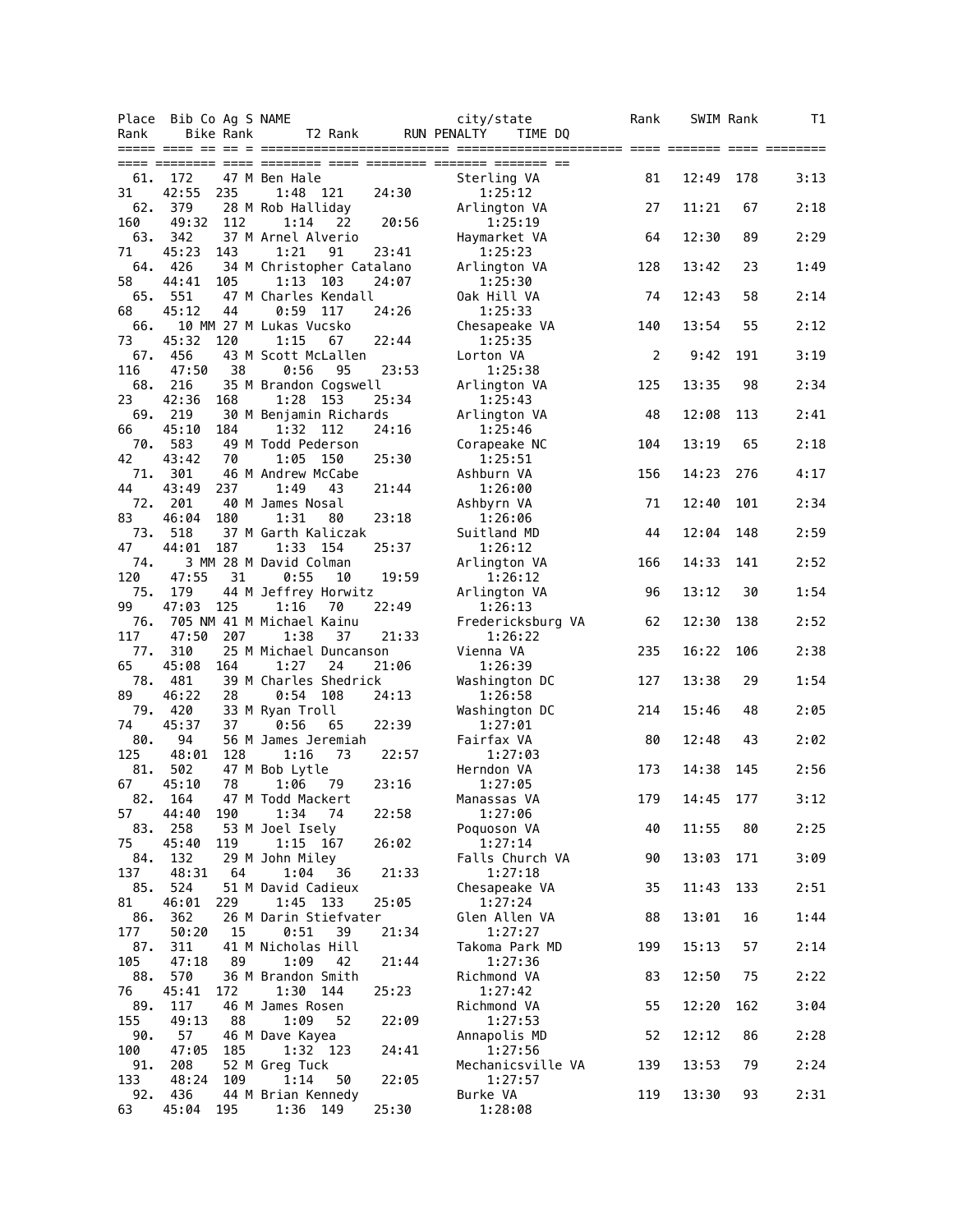| 93.         | 25                   |                      | 31 M Ling Chen             |            |       | Centreville VA             | 150 | 14:18 | 64  | 2:18 |
|-------------|----------------------|----------------------|----------------------------|------------|-------|----------------------------|-----|-------|-----|------|
| 62          | 45:02                | 140                  | 1:21 139                   |            | 25:15 | 1:28:12                    |     |       |     |      |
| 94.         | 363                  |                      | 22 M Jeremy Palmer         |            |       | College Park MD            | 169 | 14:35 | 189 | 3:18 |
| 140         | 48:38                | 106                  | 1:13                       | 20         | 20:33 | 1:28:15                    |     |       |     |      |
| 95.         |                      |                      | 707 NM 29 M Dan Clark      |            |       | Washington DC              | 143 | 13:59 | 85  | 2:27 |
| 113         | 47:46                |                      |                            |            |       | 1:28:21                    |     |       |     |      |
| 96.         | 589                  |                      | 40 M Martin Oakhill        |            |       | Vienna VA                  | 57  | 12:23 | 270 | 4:13 |
| 92          | 46:37                | 61                   | 1:03                       | 105        | 24:09 | 1:28:23                    |     |       |     |      |
| 97.         | 730                  |                      | 46 M Charles Barnes        |            |       | Vienna VA                  | 177 | 14:43 | 277 | 4:21 |
| 90          | 46:26                | 41                   | 0:58                       | 49         | 22:02 | 1:28:27                    |     |       |     |      |
| 98.         | 297                  |                      | 45 M Terry Thornton        |            |       | Glen Allen VA              | 114 | 13:25 | 21  | 1:49 |
| 95          | 46:51                | 85                   | 1:08                       | 142        | 25:21 | 1:28:32                    |     |       |     |      |
| 99.         | 168                  |                      | 39 M Geoff Sinclair        |            |       | Burke VA                   | 5   | 10:00 | 97  | 2:33 |
| 102         | 47:09                | 273                  | 2:07                       | 189        | 26:57 | 1:28:44                    |     |       |     |      |
| 100.        | 427                  |                      | 29 M Kevin Bush            |            |       | Washington DC              | 146 | 14:03 | 103 | 2:37 |
| 84          | 46:08                | 129                  | 1:17                       | 68         | 22:44 | 2:00 1:28:47               |     |       |     |      |
| 101.        | 413                  |                      | 24 M Kyle Blackwell        |            |       | Paoli PA                   | 29  | 11:30 | 129 | 2:50 |
| 111         | 47:36                | 153                  | 1:23                       | 157        | 25:43 | 1:29:00                    |     |       |     |      |
| 102.        | 593                  |                      | 29 M Brian Roche           |            |       | Arlington VA               | 210 | 15:34 | 245 | 3:55 |
| 38          | 43:24                | 131                  | 1:17                       | 75         | 22:58 | 2:00 1:29:06               |     |       |     |      |
| 103.        |                      |                      | 8 MM 38 M Matthew Jemmott  |            |       | Arlington VA               | 178 | 14:44 | 123 | 2:46 |
| 104         | 47:16                | 74                   | 1:06                       | 85         | 23:26 | 1:29:16                    |     |       |     |      |
| 104.        | 32                   |                      | 39 M Joe Morales           |            |       | South Riding VA            | 149 | 14:10 | 96  | 2:32 |
| 87          | 46:20                | 75                   | 1:06                       | 137        | 25:14 | 1:29:21                    |     |       |     |      |
| 105.        | 372                  |                      | 49 M William Prior         |            |       | Fairfax Station VA         | 100 | 13:14 | 165 | 3:06 |
| 86          | 46:15                | 165                  | 1:27                       | 151        | 25:31 | 1:29:31                    |     |       |     |      |
| 106.        | 288                  |                      | 23 M Matthew Bohmke        |            |       | Fredericksburg VA          | 131 | 13:45 | 155 | 3:02 |
| 189         | 50:53                | 56                   | 1:02                       | 21         | 20:55 | 1:29:35                    |     |       |     |      |
| 107.        | 580                  |                      | 49 M David Zemo            |            |       | Culpeper VA                | 132 | 13:46 | 105 | 2:38 |
| 70          | 45:16                | 55                   | 1:02                       | 192        | 26:59 | 1:29:40                    |     |       |     |      |
| 108.        |                      |                      | 618 MC 52 M Michael Mowles |            |       | El Paso TX                 | 25  | 11:20 | 69  | 2:20 |
| 123         | 47:59                | 52                   | 1:01                       | 195        | 27:04 | 1:29:42                    |     |       |     |      |
| 109.        | 140                  |                      | 32 M Matt Greytak          |            |       | Herndon VA                 | 130 | 13:44 | 200 | 3:24 |
| 118         | 47:53                | 98                   | 1:10                       | 90         | 23:38 | 1:29:48                    |     |       |     |      |
| 110.        | 86                   |                      | 60 M Charlie Watkins       |            |       | Norfolk VA                 | 24  | 11:20 | 173 | 3:10 |
| 112         | 47:44                | 203                  | 1:38                       | 166        | 26:00 | 1:29:50                    |     |       |     |      |
| 111.        | 20                   |                      | 43 M Mark Lindsay          |            |       | High Point NC              | 141 | 13:55 | 137 | 2:52 |
| 132         | 48:21                | 148                  | 1:22                       | 86         | 23:26 | 1:29:54                    |     |       |     |      |
| 112.        | 344                  |                      | 30 M Jonathan Scanlon      |            |       | Arlington VA               | 204 | 15:20 | 197 | 3:22 |
| 128         | 48:05                | 91                   | 1:09                       | 51         | 22:06 | 1:30:00                    |     |       |     |      |
| 113.        | 566                  |                      | 32 M Allen Wu              |            |       | Fairfax VA                 | 103 | 13:18 | 225 | 3:41 |
| 119         | 47:53                | 132                  |                            | $1:18$ 100 | 24:02 | 1:30:10                    |     |       |     |      |
| 114.        | 87                   |                      | 35 M Justin Jacobs         |            |       | The Plains VA              | 99  | 13:14 | 150 | 3:00 |
| 107         | 47:20                | 213                  | 1:40                       | 131        | 25:00 | 1:30:12                    |     |       |     |      |
| 115.        | 223                  |                      | 49 M Aaron Gold            |            |       | Falls Church VA            | 11  | 10:35 | 194 | 3:20 |
| 178         | 50:20                | 122                  | 1:16                       | - 125      | 24:44 | 1:30:12                    |     |       |     |      |
| 116.        | 592                  |                      | 55 M Dwight Wolf           |            |       | Newport News VA            | 3   | 9:42  | 56  | 2:13 |
| 94          | 46:45                | 234                  | 1:47 256                   |            | 29:50 | 1:30:17                    |     |       |     |      |
| 117.        | 534                  |                      | 45 M Marty Dejoseph        |            |       | Wilmington NC              | 92  | 13:05 | 120 | 2:44 |
| 167         | 49:46                | 151                  | 1:22                       | 84         | 23:23 | 1:30:19                    |     |       |     |      |
| 118.        | 601 C                |                      | 37 M Elliott Lane          |            | 29:30 | Washington DC              | 86  | 12:52 | 40  | 2:01 |
| 64          | 45:05                | 34                   | $0:55$ 250                 |            |       | 1:30:21                    |     |       |     |      |
| 119.        | 354                  |                      | 34 M Aaron Kota            | 66         |       | Spotsylvania VA            | 191 | 15:02 | 116 | 2:42 |
| 145<br>120. | 48:56<br>544         | 67                   | 1:04<br>45 M Bob Keller    |            | 22:40 | 1:30:23<br>Williamsburg VA | 70  | 12:40 | 88  | 2:29 |
|             |                      |                      |                            |            |       |                            |     |       |     |      |
|             |                      |                      |                            |            |       |                            |     |       |     |      |
| 98          | 46:57<br>May-11-2014 | 113<br>$12:10:45$ pm | 1:14                       | 201        | 27:17 | 1:30:34                    |     |       |     |      |

|                            |  |  |                                                                                                   |            |               | Page 3 |           |           |           |
|----------------------------|--|--|---------------------------------------------------------------------------------------------------|------------|---------------|--------|-----------|-----------|-----------|
|                            |  |  | COMPLETE OVERALL RESULTS<br>2014 Kinetic Sprint Triathlon 2014<br>Spotsylvania, VA 5/11/14 9:00am |            |               |        |           |           |           |
|                            |  |  | Directed By Virginia Triathlon Series                                                             |            |               |        |           |           |           |
| Place Bib Co Ag S NAME     |  |  |                                                                                                   | city/state |               | Rank   |           | SWIM Rank | <b>T1</b> |
|                            |  |  | Rank Bike Rank T2 Rank RUN PENALTY TIME DO                                                        |            |               |        |           |           |           |
|                            |  |  |                                                                                                   |            |               |        |           |           |           |
| 121. 177 44 M Chuck Potter |  |  |                                                                                                   |            | Germantown MD | 152    | 14:19 144 |           | 2:56      |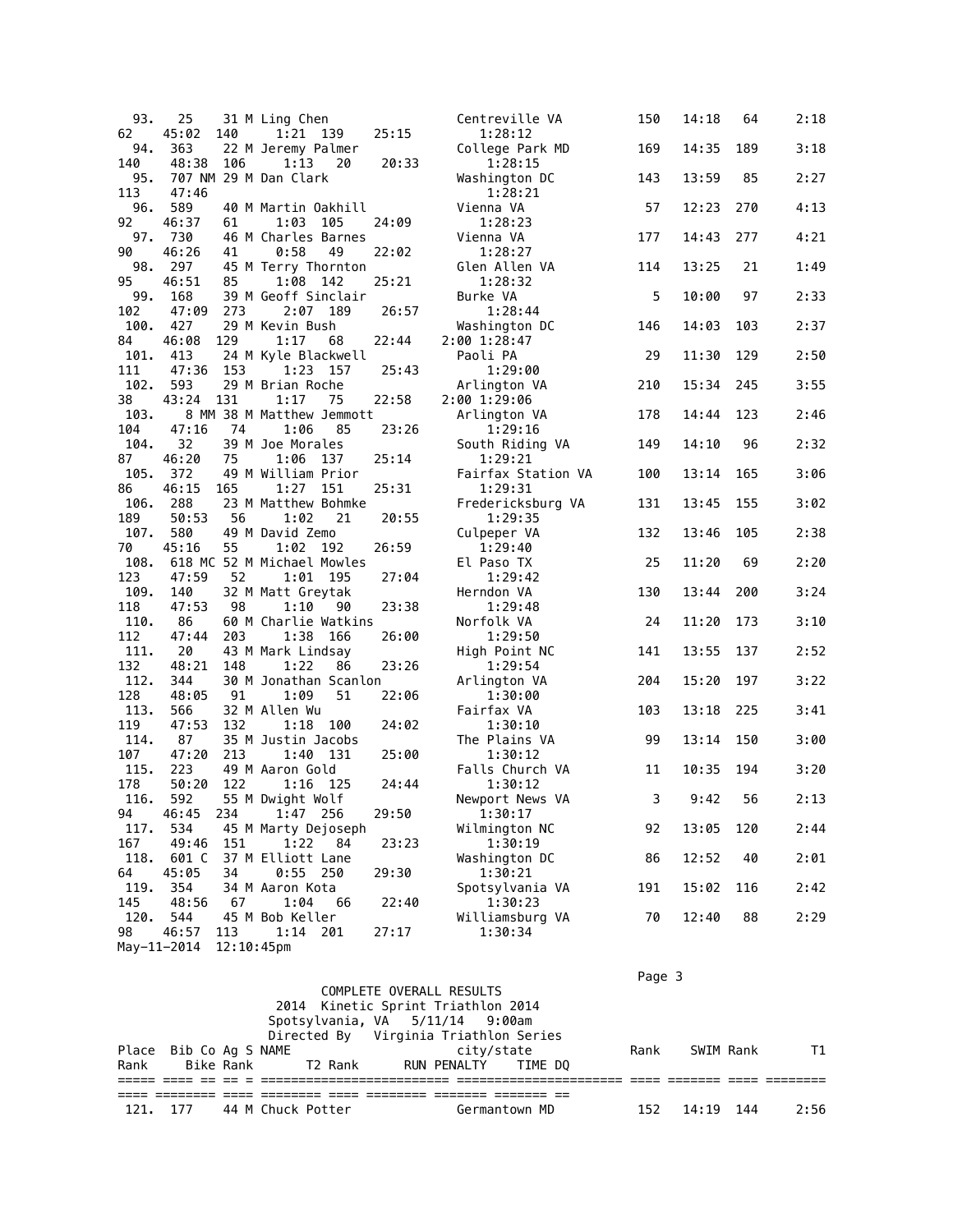| 78          | 45:41        |     |                                     |       | 1:30:39                   |     |       |     |      |
|-------------|--------------|-----|-------------------------------------|-------|---------------------------|-----|-------|-----|------|
| 122.        | 527          |     | 51 M Steven Feldman                 |       | Washington DC             | 12  | 10:35 | 180 | 3:13 |
| 88<br>123.  | 46:21<br>214 | 196 | 1:36 240<br>33 M Chris Johnson      | 29:01 | 1:30:44<br>Centreville VA | 59  | 12:25 | 117 | 2:42 |
| 201         | 51:34        | 154 | 1:23<br>77                          | 23:10 | 1:31:12                   |     |       |     |      |
| 124.        | 289          |     | 51 M George Sabol                   |       | Virginia Beach VA         | 153 | 14:20 | 47  | 2:04 |
| 131<br>125. | 48:19<br>299 | 21  | 0:52<br>155<br>51 M Dennis Myers    | 25:39 | 1:31:13<br>Chesapeake VA  | 117 | 13:27 | 149 | 3:00 |
| 139         | 48:34        | 192 | 1:34<br>124                         | 24:43 | 1:31:16                   |     |       |     |      |
| 126.        | 41           |     | 64 M Brad Metcalf                   |       | Richmond VA               | 161 | 14:26 | 49  | 2:05 |
| 130<br>127. | 48:11        | 152 | 1:23<br>135                         | 25:14 | 1:31:17                   |     |       |     |      |
| 180         | 126<br>50:24 | 145 | 44 M Adam Ruben<br>1:22<br>93       | 23:50 | Washington DC<br>1:31:24  | 106 | 13:19 | 95  | 2:31 |
| 128.        | 400          |     | 57 M Ben Foy                        |       | Murrysville PA            | 93  | 13:08 | 72  | 2:20 |
| 142         | 48:47        | 137 | 1:19<br>163                         | 25:54 | 1:31:26                   |     |       |     |      |
| 129.<br>136 | 480<br>48:26 | 141 | 27 M Jonathan Montet<br>1:21<br>187 | 26:53 | Washington DC<br>1:31:41  | 77  | 12:45 | 66  | 2:18 |
| 130.        | 266          |     | 34 M Jeff Berggren                  |       | Alexandria VA             | 219 | 15:59 | 185 | 3:17 |
| 101         | 47:05        | 86  | 1:08<br>113                         | 24:16 | 1:31:43                   |     |       |     |      |
| 131.<br>143 | 64<br>48:49  | 76  | 29 M Jordan Kwok<br>1:06<br>69      | 22:48 | Washington DC<br>1:31:54  | 245 | 16:35 | 104 | 2:38 |
| 132.        | 475          |     | 66 M Larry Atkins                   |       | Washington DC             | 171 | 14:35 | 174 | 3:10 |
| 93          | 46:38        | 242 | 1:53<br>158                         | 25:45 | 1:31:59                   |     |       |     |      |
| 133.<br>91  | 50<br>46:29  | 142 | 37 M Stephen Wooten<br>1:21<br>122  | 24:40 | Reston VA<br>1:32:00      | 240 | 16:30 | 159 | 3:02 |
| 134.        | 573          |     | 34 M Daniel Alvarez                 |       | Washington DC             | 216 | 15:55 | 139 | 2:52 |
| 72          | 45:28        | 206 | 1:38 175                            | 26:16 | 1:32:07                   |     |       |     |      |
| 135.<br>146 | 401<br>48:57 | 231 | 37 M Roger Torres<br>1:46<br>44     | 21:48 | Washington DC<br>1:32:16  | 233 | 16:20 | 204 | 3:28 |
| 136.        | 545          |     | 15 M Michael Keller                 |       | Williamsburg VA           | 33  | 11:40 | 125 | 2:48 |
| 175         | 50:14        | 62  | 1:03<br>180                         | 26:34 | 1:32:17                   |     |       |     |      |
| 137.<br>214 | 238<br>52:16 | 215 | 32 M Robert Garnsey<br>1:40<br>30   | 21:30 | Ashburn VA<br>1:32:27     | 126 | 13:37 | 201 | 3:26 |
| 138.        | 525          |     | 52 M Chris Wilmot                   |       | Warrenton VA              | 95  | 13:09 | 296 | 4:48 |
| 148<br>139. | 49:00<br>130 | 9   | 0:44<br>127                         | 24:51 | 1:32:30                   |     | 16:34 | 192 |      |
| 121         | 47:57        | 272 | 44 M Steve Elsberg<br>2:06<br>63    | 22:37 | Arlington VA<br>1:32:32   | 244 |       |     | 3:19 |
| 140.        | 558          |     | 45 M Ferris Salhab                  |       | Manakin Sabot VA          | 185 | 14:53 | 183 | 3:15 |
| 153<br>141. | 49:09<br>303 | 150 | 1:22<br>98<br>53 M Brian Leonard    | 23:57 | 1:32:35<br>Oak Hill VA    | 168 | 14:35 | 176 | 3:12 |
| 152         | 49:08        | 219 | 1:42<br>106                         | 24:12 | 1:32:46                   |     |       |     |      |
| 142.        | 731          |     | 51 M Leonard Bechtel                |       | Arlington VA              | 78  | 12:47 | 161 | 3:03 |
| 151<br>143. | 49:05<br>280 | 101 | 1:12<br>183<br>47 M Brian Smith     | 26:43 | 1:32:48<br>Radford VA     | 145 | 14:03 | 83  | 2:27 |
| 190         | 50:53        | 193 | 1:34<br>97                          | 23:57 | 1:32:53                   |     |       |     |      |
| 144.        | 415          |     | 61 M Barry Dicicco                  |       | Oakton VA                 | 112 | 13:24 | 102 | 2:35 |
| 110<br>145. | 47:26<br>357 | 79  | 1:07<br>229<br>34 M Jason Miller    | 28:33 | 1:33:03<br>Suffolk VA     | 63  | 12:30 | 76  | 2:22 |
| 165         | 49:44        | 50  | 1:01 208                            | 27:33 | 1:33:07                   |     |       |     |      |
| 146.        |              |     | 614 MC 47 M David McCready          |       | Arlington VA              | 94  | 13:08 | 168 | 3:08 |
| 191<br>147. | 50:56<br>346 | 80  | 1:07<br>128<br>31 M Greg Mowles     | 24:51 | 1:33:09<br>Alexandria VA  | 73  | 12:41 | 140 | 2:52 |
| 215         | 52:20        | 68  | 1:05 115                            | 24:17 | 1:33:14                   |     |       |     |      |
| 148.        | 347          |     | 45 M Mark Miller                    |       | Arlington VA              | 102 | 13:15 | 94  | 2:31 |
| 106<br>149. | 47:19<br>229 | 134 | 1:18 239<br>28 M Craig Herlihy      | 28:57 | 1:33:19<br>Arlington VA   | 136 | 13:51 | 121 | 2:45 |
| 193         | 51:01        | 181 | 1:31<br>- 111                       | 24:15 | 1:33:22                   |     |       |     |      |
| 150.        |              |     | 622 MC 48 M Todd Smith              |       | Lorton VA                 | 108 | 13:20 | 84  | 2:27 |
| 173<br>151. | 50:06<br>385 | 156 | 1:24<br>170<br>34 M Brett Miller    | 26:08 | 1:33:23<br>Fairfax VA     | 87  | 12:57 | 142 | 2:54 |
| 171         | 49:58        | 7   | 0:42<br>190                         | 26:58 | 1:33:27                   |     |       |     |      |
| 152.<br>233 | 487<br>53:10 | 149 | 29 M Andrew Clement<br>1:22<br>94   | 23:50 | Washington DC<br>1:33:29  | 85  | 12:51 | 63  | 2:18 |
| 153.        | 335          |     | 64 M David Conover                  |       | Great Falls VA            | 158 | 14:24 | 17  | 1:48 |
| 134         | 48:24        | 183 | 1:32 204                            | 27:26 | 1:33:32                   |     |       |     |      |
| 154.<br>149 | 58<br>49:03  | 250 | 47 M J. Michael Monaco<br>1:56 230  | 28:36 | Edgewater MD<br>1:33:33   | 23  | 11:19 | 112 | 2:41 |
| 155.        | 329          |     | 42 M Christopher Brown              |       | Broad Run VA              | 32  | 11:39 | 82  | 2:26 |
|             |              |     |                                     |       |                           |     |       |     |      |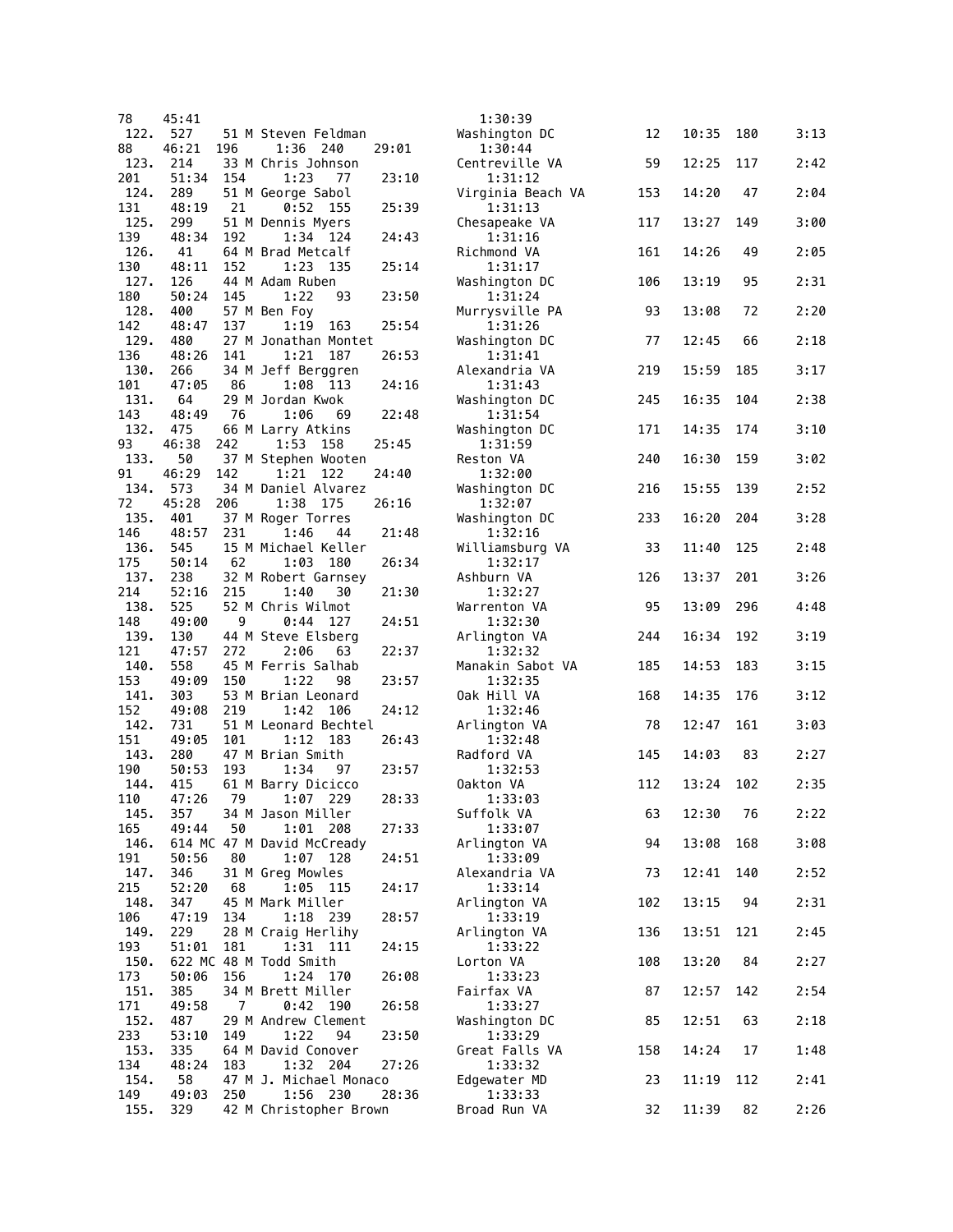| 169  | 49:55       | 82            |                                | $1:07$ 234 | 28:46 | 1:33:52                 |     |       |     |      |
|------|-------------|---------------|--------------------------------|------------|-------|-------------------------|-----|-------|-----|------|
| 156. | 71          |               | 39 M Timothy Huddleston        |            |       | Arlington VA            | 144 | 14:02 | 223 | 3:39 |
| 218  | 52:30       | 146           | 1:22                           | 62         | 22:33 | 1:34:05                 |     |       |     |      |
| 157. | 77          |               | 46 M David Koppenhaver         |            |       | Chesapeake VA           | 120 | 13:32 | 44  | 2:03 |
| 108  | 47:24       | 127           |                                | 1:16 258   | 30:00 | 1:34:13                 |     |       |     |      |
| 158. | 366         |               | 20 M Timothy Hensel            |            |       | College Park MD         | 163 | 14:31 | 124 | 2:47 |
| 223  | 52:52       | 24            | 0:53                           | 78         | 23:16 | 1:34:17                 |     |       |     |      |
| 159. | 559         |               | 48 M David Moston              |            |       | Manassas VA             | 198 | 15:11 | 217 | 3:37 |
| 97   | 46:55       | 278           | 2:15                           | 179        | 26:25 | 1:34:22                 |     |       |     |      |
| 160. | 569         |               | 47 M Joel Brou                 |            |       | Washington DC           | 231 | 16:18 | 170 | 3:09 |
| 129  | 48:06       | 222           |                                | 1:43 134   | 25:12 | 1:34:26                 |     |       |     |      |
| 161. | 432         |               | 29 M Daniel Davis              |            |       | Alexandria VA           | 206 | 15:25 | 110 | 2:40 |
| 138  | 48:31       | 39            | 0:57                           | 194        | 27:02 | 1:34:33                 |     |       |     |      |
| 162. | 383         |               | 33 M Erik Ruselowski           |            |       | Washington DC           | 124 | 13:35 | 91  | 2:29 |
| 183  | 50:28       | 124           | 1:16                           | 197        | 27:06 | 1:34:52                 |     |       |     |      |
| 163. | 105         |               | 33 M Jarrett Conway            |            |       | Alexandria VA           | 182 | 14:50 | 134 | 2:51 |
| 126  | 48:02       | 108           | 1:13                           | 215        | 27:58 | 1:34:53                 |     |       |     |      |
| 164. | 446         |               | 14 M Brandon Baumgartner       |            |       | Alexandria VA           | 142 | 13:57 | 190 | 3:18 |
| 195  | 51:05       | 111           | 1:14                           | 146        | 25:26 | 1:34:58                 |     |       |     |      |
| 165. | 374         |               | 40 M Matthew Gotlin            |            |       | Owings Mills MD         | 176 | 14:42 | 253 | 3:59 |
| 144  | 48:55       | 174           | 1:30                           | 164        | 25:56 | 1:35:00                 |     |       |     |      |
| 166. | 226         |               | 31 M Patrick Crile             |            |       | Arlington VA            | 203 | 15:19 | 195 | 3:21 |
| 147  | 48:59       | 221           |                                | 1:43 156   | 25:41 | 1:35:01                 |     |       |     |      |
| 167. | 493         |               | 44 M Jim Foote                 |            |       | Waldorf MD              | 234 | 16:21 | 188 | 3:17 |
| 122  | 47:58       | 133           | 1:18                           | 173        | 26:11 | 1:35:03                 |     |       |     |      |
| 168. | 404         |               | 32 M Alexander Bailey          |            |       | Washington DC           | 123 | 13:33 | 127 | 2:49 |
| 234  | 53:11       | 199           |                                | 1:37 104   | 24:08 | 1:35:16                 |     |       |     |      |
| 169. | 522         |               | 41 M Vijay Dsouza              |            |       | Washington DC           | 202 | 15:19 | 240 | 3:52 |
| 168  | 49:52       | 274           |                                | 2:11 114   | 24:17 | 1:35:28                 |     |       |     |      |
| 170. |             |               |                                |            |       | Alexandria VA           | 213 | 15:37 | 109 | 2:40 |
| 163  | 49:38       | 182           | 1 MM 36 M Jay Sterrett<br>1:32 | 168        |       | 1:35:29                 |     |       |     |      |
| 171. | 248         |               | 30 M Brian Klesh               |            | 26:04 |                         | 208 | 15:30 | 152 | 3:01 |
| 115  | 47:49       | 173           |                                | 1:30 211   |       | Arlington VA<br>1:35:32 |     |       |     |      |
|      |             |               |                                |            | 27:45 |                         |     |       |     |      |
| 172. | 461         |               | 40 M Sam Salhab                |            |       | Manakin Sabot VA        | 180 | 14:46 | 220 | 3:38 |
| 109  | 47:24       | 282           | 2:18                           | 205        | 27:29 | 1:35:33                 |     |       |     |      |
| 173. | 192         |               | 44 M Matthew Leger             |            |       | Arlington VA            | 160 | 14:26 | 167 | 3:08 |
| 203  | 51:36       | 110           | 1:14                           | 136        | 25:14 | 1:35:35                 |     |       |     |      |
| 174. | 466         |               | 48 M Mark Howsham              |            |       | Oakton VA               | 184 | 14:52 | 294 | 4:46 |
| 96   | 46:52       | 289           | 2:30                           | 184        | 26:47 | 1:35:45                 |     |       |     |      |
| 175. | 368         |               | 32 M Matt Roush                |            |       | Alexandria VA           | 82  | 12:49 | 153 | 3:01 |
| 273  | 56:11 211   |               | 1:39                           | 57         | 22:21 | 1:35:59                 |     |       |     |      |
| 176. | 159         |               | 33 M Elvis Stumbergs           |            |       | Washington DC           | 249 | 16:42 | 241 | 3:52 |
| 157  | 49:21       | 223           | 1:43                           | 116        | 24:24 | 1:36:00                 |     |       |     |      |
| 177. | 178         |               | 56 M Mark Ryan                 |            |       | Manassas VA             | 111 | 13:21 | 87  | 2:28 |
| 156  | 49:16       | 244           |                                | 1:53 245   | 29:10 | 1:36:06                 |     |       |     |      |
| 178. | 163         |               | 34 M Daniel Deller             |            |       | Reston VA               | 197 | 15:09 | 160 | 3:02 |
| 211  | 52:07       | 162           | 1:26                           | 120        | 24:30 | 1:36:13                 |     |       |     |      |
| 179. | 607 C       |               | 34 M Sted Garber               |            |       | Arlington VA            | 170 | 14:35 | 205 | 3:29 |
| 192  | 50:57       | 264           | 2:02                           | 140        | 25:16 | 1:36:16                 |     |       |     |      |
| 180. | 529         |               | 32 M Joshua Morin              |            |       | McLean VA               | 67  | 12:32 | 203 | 3:27 |
| 229  | 53:03       | 249           | 1:55                           | 143        | 25:22 | 1:36:18                 |     |       |     |      |
|      | May-11-2014 | $12:10:45$ pm |                                |            |       |                         |     |       |     |      |

en de la provincia de la provincia de la provincia de la provincia de la provincia de la provincia de la provi

|       |                  |           |                            |         |       | COMPLETE OVERALL RESULTS              |                 |      |           |      |      |
|-------|------------------|-----------|----------------------------|---------|-------|---------------------------------------|-----------------|------|-----------|------|------|
|       |                  |           |                            |         |       | 2014 Kinetic Sprint Triathlon 2014    |                 |      |           |      |      |
|       |                  |           |                            |         |       | Spotsylvania, VA 5/11/14 9:00am       |                 |      |           |      |      |
|       |                  |           |                            |         |       | Directed By Virginia Triathlon Series |                 |      |           |      |      |
| Place | Bib Co Ag S NAME |           |                            |         |       | city/state                            |                 | Rank | SWIM Rank |      | T1   |
| Rank  |                  | Bike Rank |                            | T2 Rank |       | RUN PENALTY                           | TIME DO         |      |           |      |      |
|       |                  |           |                            |         |       |                                       |                 |      |           |      |      |
|       |                  |           |                            |         |       |                                       |                 |      |           |      |      |
| 181.  |                  |           | 693 NM 47 M Jeff Olnhausen |         |       |                                       | Falls Church VA | 196  | 15:08     | -287 | 4:37 |
| 198   | 51:17            | - 66      | 1:04 110                   |         | 24:15 |                                       | 1:36:20         |      |           |      |      |
| 182.  |                  |           | 688 NM 33 M Eric Medoff    |         |       | Arlington VA                          |                 | 193  | 15:05     | 126  | 2:49 |
| 166   | 49:45            | 114       | 1:14 206                   |         | 27:32 |                                       | 1:36:23         |      |           |      |      |
| 183.  | 83               |           | 50 M Kylor Whitaker        |         |       | Haymarket VA                          |                 | 181  | 14:48     | 68   | 2:19 |
| 179   | 50:22            | 103       | $1:12$ 214                 |         | 27:52 |                                       | 1:36:32         |      |           |      |      |
|       |                  |           |                            |         |       |                                       |                 |      |           |      |      |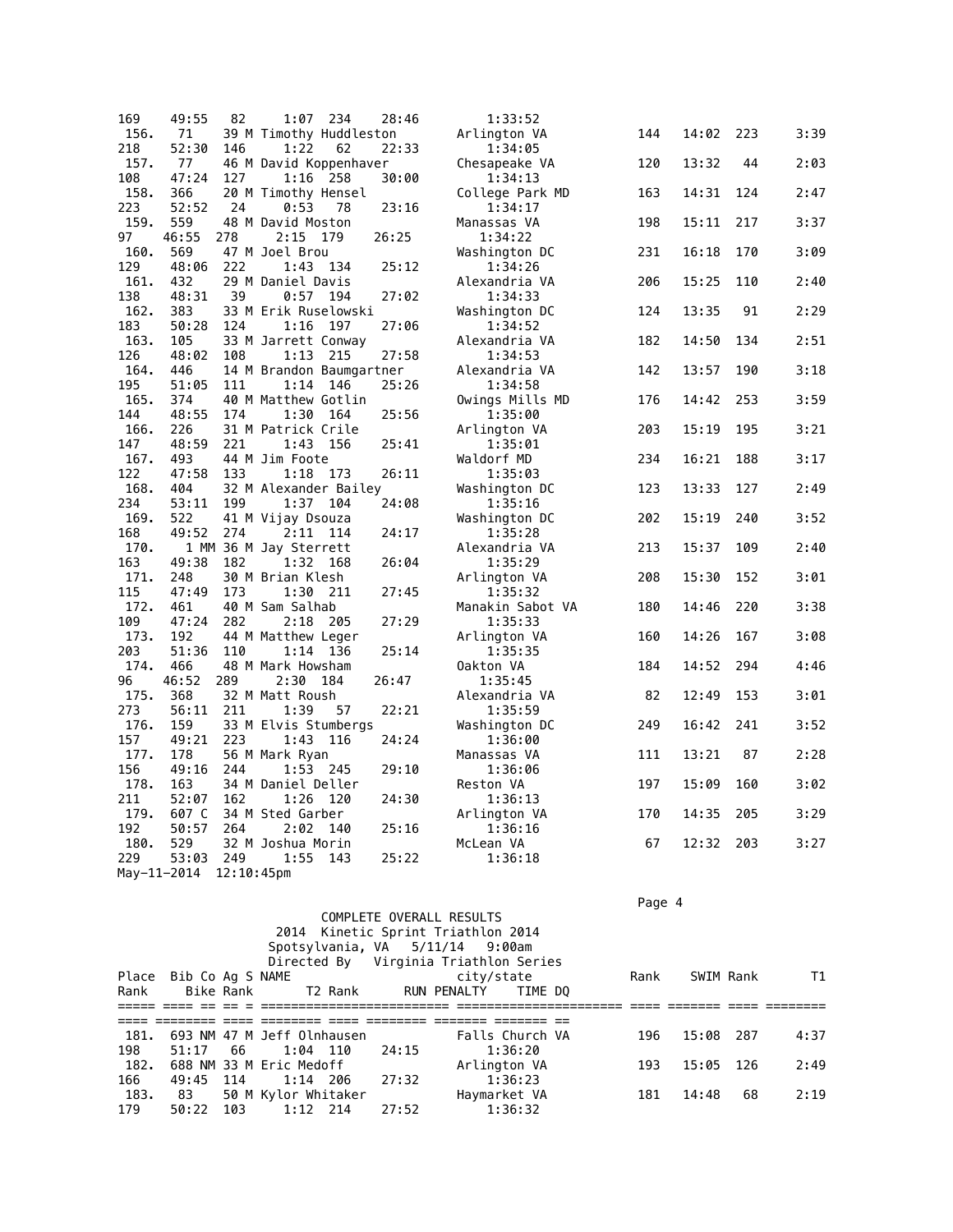| 184.        | 147            |     | 54 M Thomas Black                        |       | Vienna VA                     | 47  | 12:05 | 193 | 3:19 |
|-------------|----------------|-----|------------------------------------------|-------|-------------------------------|-----|-------|-----|------|
| 161         | 49:35          | 236 | 1:48 255                                 | 29:50 | 1:36:35                       |     |       |     |      |
| 185.<br>17  | 198<br>41:53   | 169 | 36 M Daniel Beaman<br>1:29 177           | 26:18 | Alexandria VA<br>1:36:39      | 320 | 23:59 | 154 | 3:01 |
| 186.        | 240            |     | 50 M Alex Tait                           |       | Silver Spring MD              | 157 | 14:24 | 182 | 3:15 |
| 197         | 51:17          | 257 | 2:00<br>159                              | 25:45 | 1:36:39                       |     |       |     |      |
| 187.        | 184            |     | 20 M Erik Auer                           |       | Arlington VA                  | 255 | 16:55 | 92  | 2:30 |
| 254         | 54:38          | 27  | 0:54<br>45                               | 21:49 | 1:36:44                       |     |       |     |      |
| 188.        | 30             |     | 39 M Michiel Van Zadel                   |       | Sterling VA                   | 252 | 16:49 |     |      |
| 126<br>189. | 24:47<br>75    |     | 1:36:51<br>51 M Ri Redstrom              |       | Powhatan VA                   | 165 | 14:32 | 122 | 2:46 |
| 176         | 50:18          | 176 | 1:30 212                                 | 27:48 | 1:36:52                       |     |       |     |      |
| 190.        | 395            |     | 25 M Bryan Nolan                         |       | Arlington VA                  | 254 | 16:54 | 151 | 3:01 |
| 150         | 49:04          | 157 | 1:24<br>181                              | 26:39 | 1:37:00                       |     |       |     |      |
| 191.        | 149            |     | 33 M Alex Chisholm                       |       | Reston VA                     | 65  | 12:31 | 164 | 3:05 |
| 200<br>192. | 51:29<br>371   | 179 | 1:31 225                                 | 28:27 | 1:37:01                       |     | 13:02 | 227 |      |
| 253         | 54:32          | 191 | 28 M Torrey Smith<br>1:34<br>109         | 24:14 | Arlington VA<br>1:37:02       | 89  |       |     | 3:41 |
| 193.        | 133            |     | 46 M Paul Le                             |       | Potomac Falls VA              | 224 | 16:06 | 128 | 2:49 |
| 170         | 49:57          | 135 | 1:18<br>198                              | 27:09 | 1:37:19                       |     |       |     |      |
| 194.        | 411            |     | 33 M Todd Finkbone                       |       | Washington DC                 | 265 | 17:28 | 224 | 3:40 |
| 242<br>195. | 53:45          | 271 | 2:06<br>18<br>52 M Charlie Penn          | 20:29 | 1:37:25                       |     | 15:19 | 169 | 3:09 |
| 243         | 403<br>53:56   | 243 | 1:53<br>88                               | 23:33 | Fredericksburg VA<br>1:37:48  | 201 |       |     |      |
| 196.        | 409            |     | 50 M Peter Mattes                        |       | Centreville VA                | 174 | 14:40 | 202 | 3:26 |
| 162         | 49:38          | 254 | 1:58 220                                 | 28:14 | 1:37:54                       |     |       |     |      |
| 197.        | 150            |     | 31 M Ben Chisholm                        |       | Reston VA                     | 75  | 12:44 | 130 | 2:50 |
| 262         | 55:05          | 65  | 1:04 174                                 | 26:15 | 1:37:56                       |     | 15:35 | 246 | 3:55 |
| 198.<br>182 | 50:26          | 275 | 6 MM 42 M Grigory Medina<br>2:13<br>161  | 25:52 | Norfolk VA<br>1:37:59         | 211 |       |     |      |
| 199.        | 95             |     | 65 M John Tansey                         |       | Williamsburg VA               | 186 | 14:53 | 99  | 2:34 |
| 124         | 48:01          | 177 | 1:30 272                                 | 31:12 | 1:38:09                       |     |       |     |      |
| 200.        | 375            |     | 45 M David Dolezel                       |       | California MD                 | 296 | 19:30 | 114 | 2:42 |
| 158<br>201. | 49:26<br>373   | 94  | 1:09 145<br>36 M Amar Tappouni           | 25:25 | 1:38:11<br>Alexandria VA      | 267 | 17:28 | 219 | 3:38 |
| 184         | 50:29          | 155 | 1:23 141                                 | 25:17 | 1:38:13                       |     |       |     |      |
| 202.        | 281            |     | 29 M Jaymes Dressel                      |       | Apo NY                        | 297 | 19:35 | 111 | 2:40 |
| 174         | 50:12          | 218 | 1:41<br>107                              | 24:12 | 1:38:19                       |     |       |     |      |
| 203.<br>221 | 356<br>52:40   | 18  | 18 M Nick Polanosky<br>0:52              | 27:33 | Spotsylvania VA               | 133 | 13:48 | 221 | 3:38 |
| 204.        | 345 C          |     | 207<br>28 M Chad Bartlett                |       | 1:38:29<br>Gaithersburg MD    | 138 | 13:53 | 157 | 3:02 |
| 213         | 52:10          | 115 | 1:14 226                                 | 28:27 | 1:38:44                       |     |       |     |      |
| 205.        | 256            |     | 34 M Jeremy Jensen                       |       | Washington DC                 | 37  | 11:44 | 143 | 2:55 |
| 216         | 52:22          | 130 | $1:17$ 269                               | 30:51 | 1:39:07                       |     |       |     |      |
| 206.<br>219 | 52:38          | 45  | 623 MC 41 M Chad Hamel<br>0:59 199       | 27:13 | Falls Church VA<br>1:39:38    | 225 | 16:07 | 119 | 2:43 |
| 207.        | 55             |     | 55 M Al Navidi                           |       | Rockville MD                  | 293 | 18:55 | 187 | 3:17 |
| 159         | 49:30          | 204 | 1:38 188                                 | 26:55 | 1:40:13                       |     |       |     |      |
| 208.        | 211            |     | 49 M Bertrand Rigaldies                  |       | Charlottesville VA            | 97  | 13:13 | 283 | 4:30 |
| 205<br>209. | 51:53<br>606 C | 283 | 2:22 221<br>31 M Nathan Foley            | 28:18 | 1:40:15<br>Charlottesville VA | 243 | 16:32 | 218 | 3:38 |
| 204         | 51:47          | 255 | 1:58 178                                 | 26:22 | 1:40:15                       |     |       |     |      |
| 210.        | 585            |     | 47 M Richard Pittman                     |       | Ashburn VA                    | 192 | 15:03 | 206 | 3:29 |
| 187         | 50:40          | 247 | 1:54 246                                 | 29:13 | 1:40:17                       |     |       |     |      |
| 211.        |                |     | 11 MM 43 M Frederic Tuset-Anres          |       | Norfolk VA                    | 232 | 16:19 | 254 | 4:00 |
| 267<br>212. | 55:17<br>167   | 194 | 1:34<br>81<br>56 M David Cooper          | 23:20 | 1:40:29<br>Ashburn VA         | 246 | 16:37 | 156 | 3:02 |
| 194         | 51:02          | 160 | 1:25 224                                 | 28:26 | 1:40:30                       |     |       |     |      |
| 213.        | 186            |     | 36 M Steven Feldstein                    |       | Washington DC                 | 275 | 17:43 | 298 | 5:01 |
| 181         | 50:25          | 284 | 2:23<br>132                              | 25:05 | 1:40:34                       |     |       |     |      |
| 214.        | 175<br>49:44   |     | 42 M Craig Simpson                       | 27:21 | Great Falls VA                | 278 | 17:47 | 265 | 4:10 |
| 164<br>215. | 74             | 214 | 1:40 202<br>42 M Kip Prestholdt          |       | 1:40:40<br>Alexandria VA      | 58  | 12:24 | 209 | 3:32 |
| 212         | 52:10          | 210 | 1:39 241                                 | 29:03 | 2:00 1:40:47                  |     |       |     |      |
| 216.        |                |     | 684 NM 33 M Luke Whittington             |       | Ashburn VA                    | 281 | 17:57 | 216 | 3:37 |
| 188         | 50:41          | 212 | 1:40 203                                 | 27:23 | 1:41:17                       |     |       |     |      |
| 217.<br>154 | 49:11 262      |     | 712 NM 38 M Travis Lefever<br>$2:01$ 223 | 28:23 | Jamestown NC<br>1:41:36       | 277 | 17:45 | 275 | 4:16 |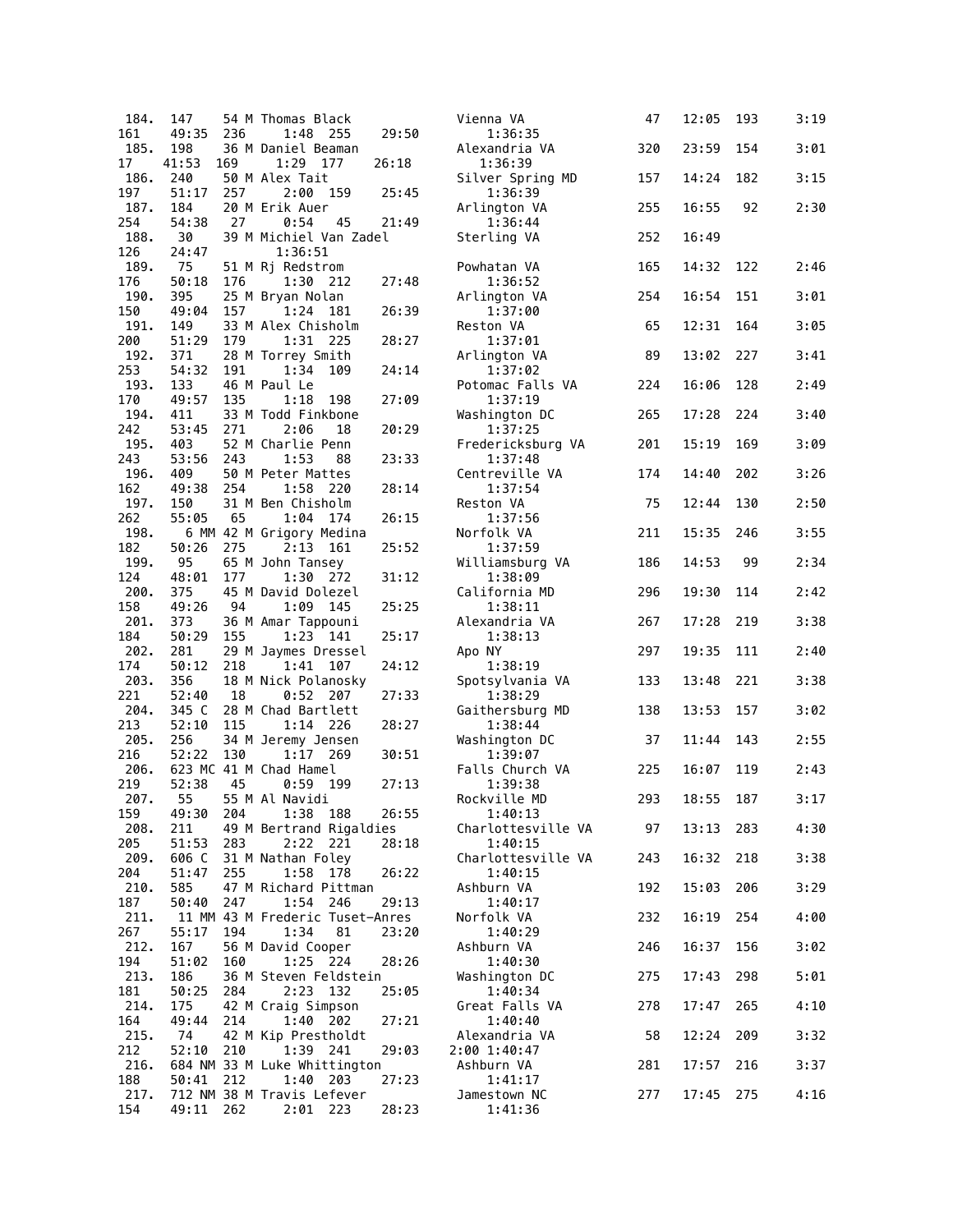| 218.          | 141          |               | 53 M Dave Middleton                  |       | Ashburn VA               | 148            | 14:10 | 136 | 2:52 |
|---------------|--------------|---------------|--------------------------------------|-------|--------------------------|----------------|-------|-----|------|
| 247           | 54:12        | 279           | 2:15<br>219                          | 28:12 | 1:41:39                  |                |       |     |      |
| 219.          | 334          |               | 38 M David Ocasio                    |       | Leesburg VA              |                |       |     |      |
| 1:42:05       |              |               |                                      |       |                          |                |       |     |      |
| 220.          |              |               | 624 MC 44 M Michael Weber            |       | Virginia Beach VA        | 162            | 14:27 | 198 | 3:22 |
| 236           | 53:20        | 198           | $1:37$ 247                           | 29:22 | 1:42:05                  |                | 16:32 | 146 |      |
| 221.<br>222   | 394<br>52:51 | 83            | 42 M Eugene Guilaran<br>1:08 232     | 28:41 | Arlington VA<br>1:42:08  | 242            |       |     | 2:59 |
| 222.          | 36           |               | 39 M Justin Neroda                   |       | Ashburn VA               | 309            | 20:53 | 261 | 4:06 |
| 172           | 50:00        | 92            | 1:09<br>176                          | 26:18 | 1:42:24                  |                |       |     |      |
| 223.          | 519          |               | 43 M Chris Dickey                    |       | Midlothian VA            | 292            | 18:50 | 267 | 4:12 |
| 127           | 48:05        | 308           | 3:18<br>217                          | 28:09 | 1:42:32                  |                |       |     |      |
| 224.          |              |               | 696 NM 30 M Matt Holland             |       | Clifton VA               | 195            | 15:08 | 268 | 4:12 |
| 224           | 52:53        | 220           | 1:42<br>- 235                        | 28:49 | 1:42:42                  |                |       |     |      |
| 225.          | 386          |               | 32 M Kyle Adams                      |       | Arlington VA             | 259            | 17:08 | 244 | 3:55 |
| 241           | 53:31        | 200           | 1:37 193                             | 27:00 | 1:43:08                  |                |       |     |      |
| 226.          |              |               | 708 NM 24 M Michael Riccard          |       | Fairfax VA               | 268            | 17:28 | 238 | 3:47 |
| 199           | 51:28        | 217           | 1:41<br>236                          | 28:50 | 1:43:12                  |                |       |     |      |
| 227.          | 489          |               | 53 M Edward Lustig                   |       | Charlotte Hall MD        | 190            | 15:02 | 208 | 3:32 |
| 228           | 53:02        | 138           | 1:19<br>265                          | 30:28 | 1:43:21                  |                |       |     |      |
| 228.          | 93           |               | 70 M David Gearin                    |       | Arlington VA             | 175            | 14:41 | 213 | 3:33 |
| 135           | 48:25        | 286           | 2:25<br>- 293                        | 34:23 | 1:43:27                  |                |       |     |      |
| 229.          |              |               | 697 NM 45 M Richard Peal             |       | Falls Church VA          | 260            | 17:16 | 243 | 3:54 |
| 245<br>230.   | 54:08        | 144           | 1:22<br>185                          | 26:51 | 1:43:28                  |                |       |     |      |
| 268           | 37<br>55:33  |               | 19 M Adam Davis                      | 27:41 | Midlothian VA<br>1:43:35 | 194            | 15:08 | 266 | 4:12 |
| 231.          | 369          | 60            | 1:03<br>210<br>30 M Travis Thekkudan |       | Arlington VA             | 283            | 17:59 | 212 | 3:33 |
| 252           | 54:24        | 239           | 1:49<br>162                          | 25:54 | 1:43:37                  |                |       |     |      |
| 232.          | 339          |               | 52 M Ray Montgomery                  |       | Hampton VA               | 155            | 14:21 | 230 | 3:42 |
| 208           | 52:04        | 263           | 2:01<br>- 273                        | 31:32 | 1:43:39                  |                |       |     |      |
| 233.          | 587          |               | 33 M Derrick Rychlik                 |       | Culpeper VA              | 187            | 14:54 | 286 | 4:34 |
| 231           | 53:09        | 230           | 1:46<br>249                          | 29:29 | 1:43:51                  |                |       |     |      |
| 234.          | 231          |               | 24 M Matt Stevens                    |       | Baltimore MD             | $\overline{7}$ | 10:06 | 107 | 2:39 |
| 305           | 1:02:00      | 126           | 1:16<br>216                          | 28:03 | 1:44:02                  |                |       |     |      |
| 235.          | 180          |               | 22 M Leor Reef                       |       | Washington DC            | 101            | 13:15 | 175 | 3:11 |
| 246           | 54:12        | 186           | 1:33<br>276                          | 32:01 | 1:44:10                  |                |       |     |      |
| 236.          | 215          |               | 33 M Matthew Owen                    |       | Alexandria VA            | 270            | 17:32 | 77  | 2:22 |
| 227           | 53:02        | 139           | 1:20<br>257                          | 29:56 | 1:44:11                  |                |       |     |      |
| 237.          | 62           |               | 50 M Andrew Baillie                  |       | Nokesville VA            | 272            | 17:34 | 269 | 4:13 |
| 206           | 51:59        | 240           | 1:50<br>- 231                        | 28:40 | 1:44:14                  |                |       |     |      |
| 238.          | 380          |               | 38 M Ivan Iverson                    |       | Haymaket VA              | 200            | 15:14 | 231 | 3:43 |
| 263           | 55:10        | 224           | 1:43<br>228                          | 28:30 | 1:44:17                  |                |       |     |      |
| 239.          |              |               | 685 NM 41 M Jess Weidman             |       | Richmond VA              | 302            | 20:09 | 172 | 3:10 |
| 232           | 53:10        | 117           | 1:15<br>191                          | 26:59 | 1:44:41                  |                |       |     |      |
| 240.          | 314          |               | 45 M Robert Miller                   |       | Chester VA               | 238            | 16:24 | 214 | 3:34 |
| 225           | 53:00        | 123           | 1:16<br>267                          | 30:31 | 1:44:44                  |                |       |     |      |
| $May-11-2014$ |              | $12:10:45$ pm |                                      |       |                          |                |       |     |      |

Page 5 - Page 5 - Page 5 - Page 5 - Page 5 - Page 5 - Page 5 - Page 5 - Page 5 - Page 5 - Page 5

|       |     |  |                               |                                                                                                                                                     |                                                          |                                         |                                                                                                                                                                                                                                                                                                  |      |     | T1                                                                  |
|-------|-----|--|-------------------------------|-----------------------------------------------------------------------------------------------------------------------------------------------------|----------------------------------------------------------|-----------------------------------------|--------------------------------------------------------------------------------------------------------------------------------------------------------------------------------------------------------------------------------------------------------------------------------------------------|------|-----|---------------------------------------------------------------------|
|       |     |  |                               |                                                                                                                                                     |                                                          |                                         |                                                                                                                                                                                                                                                                                                  |      |     |                                                                     |
|       |     |  |                               |                                                                                                                                                     |                                                          |                                         |                                                                                                                                                                                                                                                                                                  |      |     |                                                                     |
|       |     |  |                               |                                                                                                                                                     |                                                          |                                         |                                                                                                                                                                                                                                                                                                  |      |     |                                                                     |
|       |     |  |                               |                                                                                                                                                     |                                                          |                                         | 274                                                                                                                                                                                                                                                                                              |      |     | 3:32                                                                |
| 54:51 | 216 |  |                               | 27:05                                                                                                                                               |                                                          |                                         |                                                                                                                                                                                                                                                                                                  |      |     |                                                                     |
| 512   |     |  |                               |                                                                                                                                                     |                                                          |                                         | 247                                                                                                                                                                                                                                                                                              |      | 210 | 3:32                                                                |
| 57:30 | 59  |  |                               | 26:06                                                                                                                                               |                                                          |                                         |                                                                                                                                                                                                                                                                                                  |      |     |                                                                     |
|       |     |  |                               |                                                                                                                                                     |                                                          |                                         | 220                                                                                                                                                                                                                                                                                              |      | 303 | 5:14                                                                |
| 56:48 | 166 |  |                               | 25:29                                                                                                                                               |                                                          |                                         |                                                                                                                                                                                                                                                                                                  |      |     |                                                                     |
| 452   |     |  |                               |                                                                                                                                                     |                                                          |                                         | 215                                                                                                                                                                                                                                                                                              |      | 314 | 6:05                                                                |
| 55:42 | 290 |  |                               | 24:52                                                                                                                                               |                                                          |                                         |                                                                                                                                                                                                                                                                                                  |      |     |                                                                     |
| 571   |     |  |                               |                                                                                                                                                     |                                                          |                                         | 183                                                                                                                                                                                                                                                                                              |      | 272 | 4:14                                                                |
| 54:54 | 269 |  |                               | 29:09                                                                                                                                               |                                                          |                                         |                                                                                                                                                                                                                                                                                                  |      |     |                                                                     |
| 486   |     |  |                               |                                                                                                                                                     |                                                          |                                         | 207                                                                                                                                                                                                                                                                                              |      | 311 | 5:53                                                                |
|       | 118 |  | Bib Co Aq S NAME<br>Bike Rank | T2 Rank<br>37 M Nick Hoben<br>1:41 196<br>47 M Oliver Potts<br>$1:03$ 169<br>1:27 148<br>33 M Ryan Mroz<br>2:30 129<br>51 M Garry Young<br>2:04 244 | 701 NM 30 M Tsvetomir Vretenarov<br>58 M Daniel Stichnot | COMPLETE OVERALL RESULTS<br>RUN PENALTY | 2014 Kinetic Sprint Triathlon 2014<br>Spotsylvania, VA 5/11/14 9:00am<br>Directed By Virginia Triathlon Series<br>city/state<br>TIME DO<br>Partlow VA<br>1:44:46<br>Arlington VA<br>1:44:51<br>Washington DC<br>1:44:57<br>Falls Church VA<br>1:45:01<br>Arlington VA<br>1:45:10<br>Lexington KY | Rank |     | SWIM Rank<br>17:39 211<br>16:41<br>16:00<br>15:54<br>14:51<br>15:26 |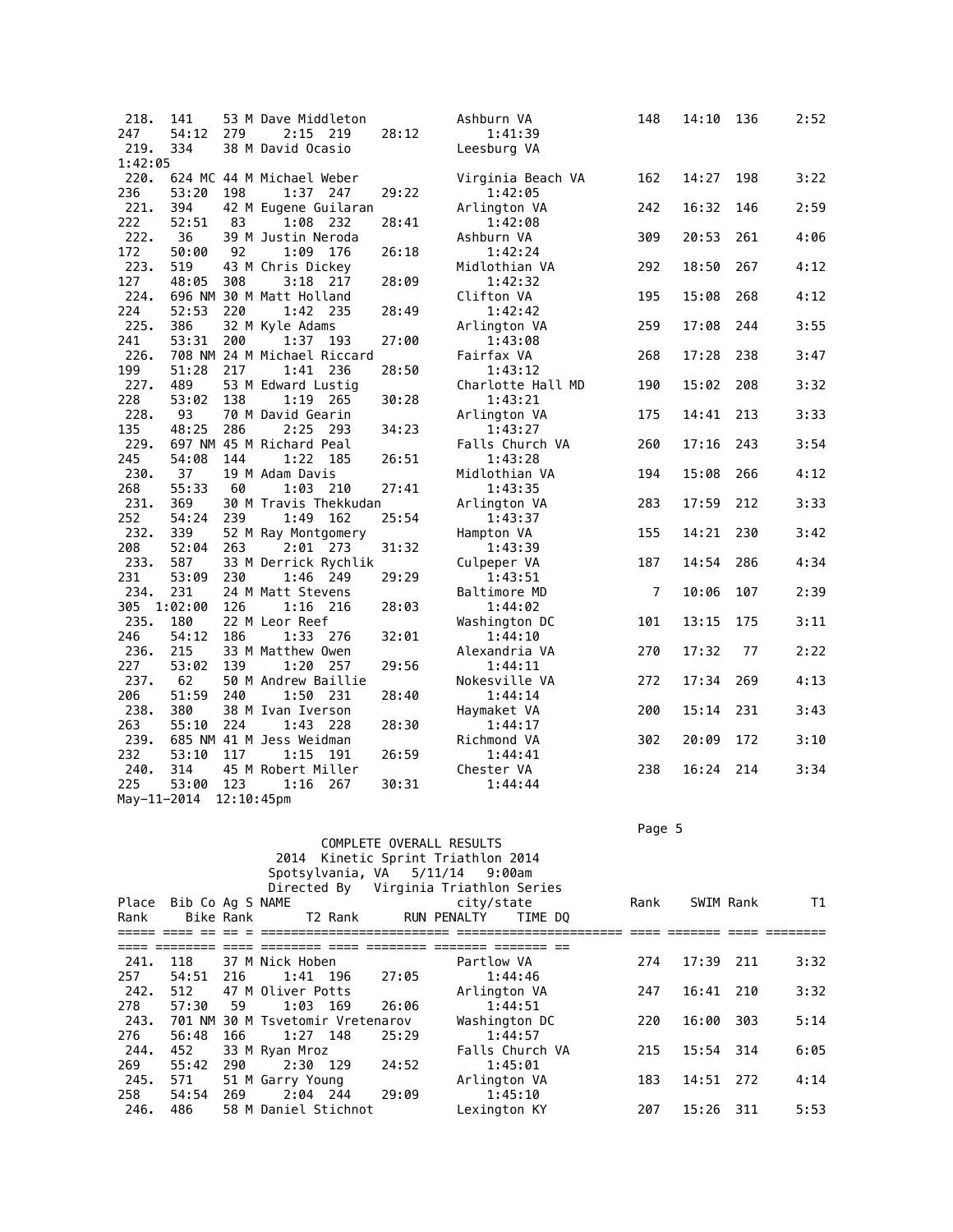| 238     | 53:21     | 49  | 1:01                           | - 254 | 29:49 | 1:45:27           |     |       |     |      |
|---------|-----------|-----|--------------------------------|-------|-------|-------------------|-----|-------|-----|------|
| 247.    |           |     | 621 MC 53 M Hampton Oberle     |       |       | Annandale VA      | 236 | 16:23 | 282 | 4:30 |
| 259     | 54:55     | 258 | 2:00                           | 209   | 27:40 | 1:45:27           |     |       |     |      |
| 248.    |           |     | 704 NM 31 M Gerald Wynn        |       |       | Alexandria VA     | 311 | 21:40 | 226 | 3:41 |
| 240     | 53:29     | 136 | 1:18                           | - 152 | 25:32 | 1:45:38           |     |       |     |      |
| 249.    | 492       |     | 29 M Arup Mallik               |       |       | Washington DC     | 253 | 16:51 | 260 | 4:06 |
| 237     | 53:20     | 256 | 2:00 251                       |       | 29:31 | 1:45:46           |     |       |     |      |
| 250.    | 112       |     | 54 M Tom Avent                 |       |       | Arlington VA      | 221 | 16:01 | 179 | 3:13 |
|         | 54:14     |     |                                |       |       |                   |     |       |     |      |
| 248     |           | 268 | 2:04                           | - 262 | 30:17 | 1:45:47           |     |       |     |      |
| 251.    | 323       |     | 35 M Mark Taylor               |       |       | Washington DC     | 316 | 22:39 | 304 | 5:17 |
| 141     | 48:42     | 261 | $2:01$ 200                     |       | 27:13 | 1:45:49           |     |       |     |      |
| 252.    |           |     | 613 MC 43 M Kevin McNally      |       |       | Frederick MD      | 284 | 18:04 | 215 | 3:36 |
| 196     | 51:13     | 225 | 1:43 279                       |       | 32:07 | 1:46:41           |     |       |     |      |
| 253.    | 19        |     | 39 M Eric Cook                 |       |       | Chesapeake VA     | 287 | 18:22 | 229 | 3:42 |
| 185     | 50:36     | 226 | 1:44 287                       |       | 33:06 | 1:47:27           |     |       |     |      |
| 254.    | 604 C     |     | 32 M David Cooper              |       |       | Alexandria VA     | 276 | 17:45 | 166 | 3:08 |
| 260     | 54:59     | 197 | 1:36                           | 263   | 30:18 | 1:47:44           |     |       |     |      |
| 255.    | 605 C     |     | 31 M Fernando Porter           |       |       | Washington DC     | 321 | 24:08 | 147 | 2:59 |
| 217     | 52:28     | 175 | 1:30                           | 182   | 26:42 | 1:47:45           |     |       |     |      |
| 256.    | 568       |     | 51 M Neil Semmel               |       |       | Bear DE           | 147 | 14:05 | 233 | 3:44 |
| 209     | 52:06     | 288 | 2:28                           | - 295 | 35:32 | 1:47:52           |     |       |     |      |
| 257.    | 66        |     | 46 M Thomas Robison            |       |       | Alexandria VA     | 258 | 17:06 | 81  | 2:25 |
| 220     | 52:39     | 259 | 2:00                           | -278  | 32:06 | 2:00 1:48:14      |     |       |     |      |
|         |           |     |                                |       |       |                   |     |       |     |      |
| 258.    | 268       |     | 39 M Dion Davitian             |       |       | Fairfax VA        | 227 | 16:10 | 284 | 4:32 |
| 266     | 55:15     | 248 | 1:54 264                       |       | 30:27 | 1:48:17           |     |       |     |      |
| 259.    | 144       |     | 29 M Michael Kimosh            |       |       | Washington DC     | 115 | 13:25 | 281 | 4:26 |
| 244     | 54:01     | 314 | 4:08                           | 286   | 32:59 | 1:48:57           |     |       |     |      |
| 260.    | 290       |     | 55 M Jack Wilbern              |       |       | Vienna VA         | 205 | 15:21 | 301 | 5:06 |
| 250     | 54:16     | 265 | 2:02                           | 280   | 32:15 | 1:48:59           |     |       |     |      |
| 261.    | 408       |     | 39 M Devon Kramer              |       |       | Annandale VA      |     |       |     |      |
| 1:49:15 |           |     |                                |       |       |                   |     |       |     |      |
| 262.    |           |     | 616 MC 41 M Michael Neary      |       |       | Gainesville VA    | 308 | 20:49 | 131 | 2:50 |
| 186     | 50:40     | 301 | 3:04                           | - 282 | 32:25 | 1:49:46           |     |       |     |      |
| 263.    | 189       |     | 22 M Manar Zaghlula            |       |       | Washington DC     | 312 | 21:59 | 306 | 5:19 |
| 261     | 55:00     | 232 | 1:47 160                       |       | 25:49 | 1:49:51           |     |       |     |      |
| 264.    | 127       |     | 28 M Nathaniel Greeson         |       |       |                   |     | 18:21 | 309 | 5:37 |
|         |           |     |                                |       |       | Washington DC     | 286 |       |     |      |
| 271     | 55:53     | 170 | 1:29                           | 233   | 28:43 | 1:50:01           |     |       |     |      |
| 265.    |           |     | 612 MC 56 M Richard Dumene     |       |       | Barboursville VA  | 222 | 16:04 | 196 | 3:21 |
| 210     | 52:07     | 227 | 1:45                           | 302   | 37:04 | 1:50:18           |     |       |     |      |
| 266.    | 254       |     | 58 M Paul Foster               |       |       | Laytonsville MD   | 298 | 19:42 | 280 | 4:23 |
| 249     | 54:16     | 295 | 2:46                           | 252   | 29:34 | 1:50:39           |     |       |     |      |
| 267.    | 171       |     | 40 M David Humphreys           |       |       | Herndon VA        | 107 | 13:20 | 308 | 5:37 |
| 289     | 59:49     | 302 | 3:05                           | - 237 | 28:56 | 1:50:45           |     |       |     |      |
| 268.    | 46        |     | 45 M Christopher Baker         |       |       | Woodbridge VA     | 209 | 15:34 | 256 | 4:02 |
| 287     | 59:36     | 293 | 2:43 243                       |       | 29:08 | 1:51:01           |     |       |     |      |
| 269.    | 349       |     | 38 M Matt Kurylo               |       |       | Fredericksburg VA | 239 | 16:27 | 252 | 3:59 |
| 285     | 59:04     | 201 | 1:37 259                       |       | 30:02 | 1:51:07           |     |       |     |      |
|         |           |     | 270. 619 MC 43 M Scott Pitsley |       |       | Highland MD       | 279 | 17:51 | 235 | 3:45 |
| 207     | 52:01 163 |     | 1:26 299                       |       | 36:19 | 1:51:20           |     |       |     |      |
|         |           |     |                                |       |       |                   |     |       |     |      |
| 271.    |           |     | 703 NM 28 M Jordan Rhodes      |       |       | Washington DC     | 290 | 18:44 | 239 | 3:48 |
| 301     | 1:01:37   | 118 | 1:15                           | 171   | 26:08 | 1:51:30           |     |       |     |      |
| 272.    | 291       |     | 42 M Siddharth Shah            |       |       | Arlington VA      | 285 | 18:19 | 249 | 3:57 |
| 284     | 59:02     | 285 | $2:23$ 213                     |       | 27:51 | 1:51:30           |     |       |     |      |
| 273.    | 28        |     | 54 M Rick Fayyad               |       |       | Rockville MD      | 295 | 19:20 | 158 | 3:02 |
| 235     | 53:13     | 280 | $2:16$ 292                     |       | 34:20 | 1:52:08           |     |       |     |      |
| 274.    | 609 C     |     | 35 M Charlie Wilkes            |       |       | Arlington VA      | 266 | 17:28 | 207 | 3:31 |
| 279     | 57:36     | 241 | 1:51 275                       |       | 31:47 | 1:52:11           |     |       |     |      |
| 275.    | 584       |     | 28 M Tung Phung                |       |       | Sterling VA       | 319 | 23:38 | 184 | 3:16 |
| 256     | 54:49     | 188 | 1:33 238                       |       | 28:56 | 1:52:11           |     |       |     |      |
| 276.    | 165       |     | 34 M Benjamin Berlin           |       |       | Washington DC     | 228 | 16:15 | 279 | 4:23 |
| 295     | 1:01:01   | 72  | $1:05$ 253                     |       | 29:37 | 1:52:19           |     |       |     |      |
|         |           |     |                                |       |       |                   |     |       |     |      |
| 277.    | 17        |     | 55 M Christopher Dacosta       |       |       | Point Of Rocks MD | 307 | 20:46 | 263 | 4:09 |
| 255     | 54:44     | 292 | 2:35 266                       |       | 30:29 | 1:52:40           |     |       |     |      |
| 278.    |           |     | 625 MC 48 M Gregory Dumont     |       |       | Alexandria VA     | 164 | 14:32 | 258 | 4:05 |
| 272     | 55:53     | 161 | 1:26 303                       |       | 37:06 | 1:53:01           |     |       |     |      |
| 279.    | 45        |     | 36 M Peer Mumme                |       |       | Annandale VA      | 229 | 16:16 | 288 | 4:41 |
| 291     | 1:00:04   | 100 | 1:10                           | 271   | 30:58 | 1:53:07           |     |       |     |      |
|         |           |     | 280. 706 NM 33 M Jason Farbman |       |       | Bethesda MD       | 299 | 19:53 | 320 | 6:35 |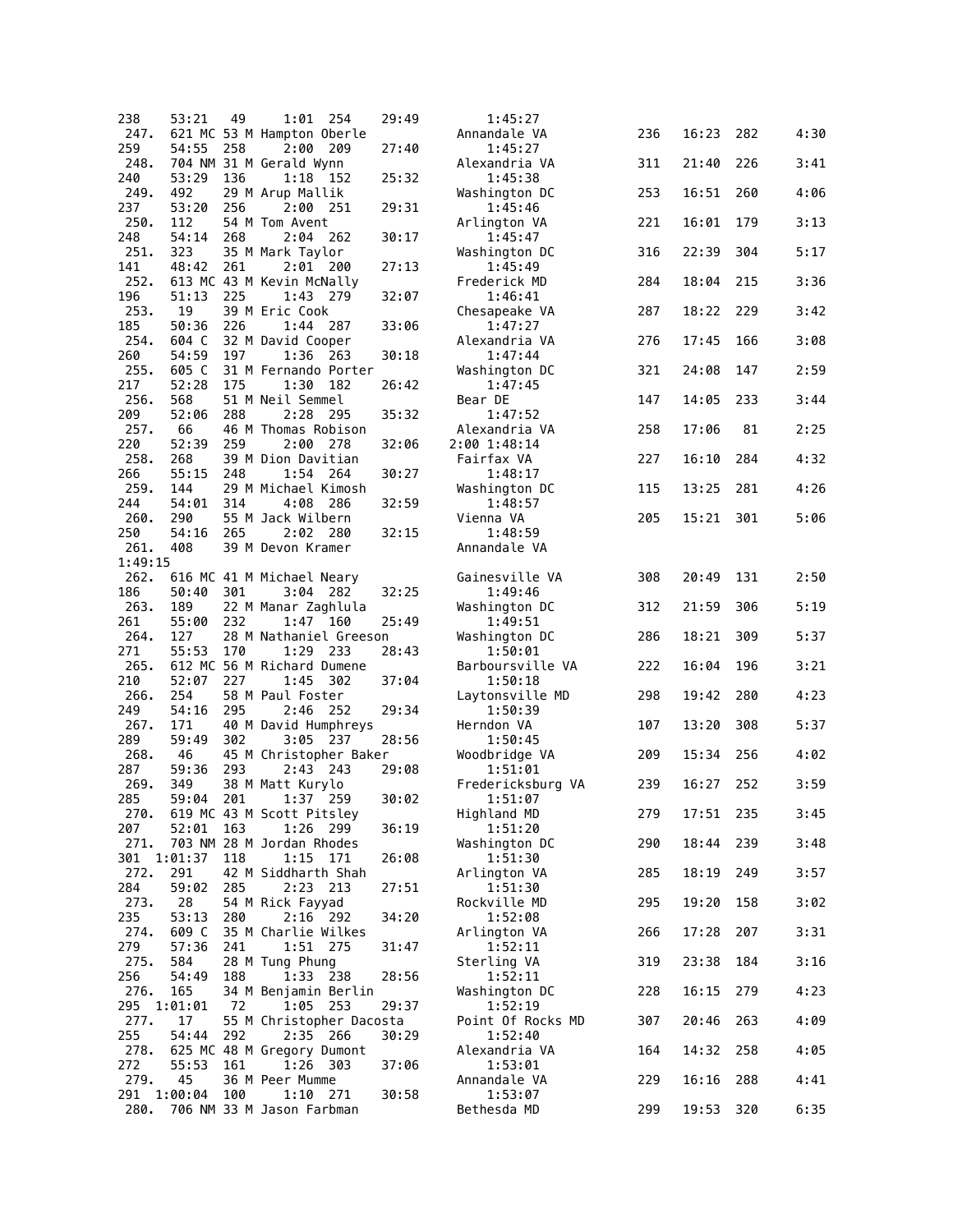| 297         | 1:01:12       | 202        | 1:37                              | 23:54<br>96 | 1:53:09                    |     |       |     |      |
|-------------|---------------|------------|-----------------------------------|-------------|----------------------------|-----|-------|-----|------|
| 281.        | 595           |            | 69 M Brad Kirley                  |             | Orange VA                  | 262 | 17:25 | 186 | 3:17 |
| 283         | 58:40         | 253        | 1:57<br>277                       | 32:01       | 1:53:18                    |     |       |     |      |
| 282.        | 278           |            | 35 M Robert Mays                  |             | Alexandria VA              | 280 | 17:54 | 222 | 3:39 |
| 265         | 55:15         | 287        | 2:27 291                          | 34:18       | 1:53:32                    |     |       |     |      |
| 283.        |               |            | 702 NM 33 M Andrew Dunn           |             | Newport News VA            | 273 | 17:37 | 299 | 5:01 |
| 309         | 1:03:57       | 20         | $0:52$ 172                        | 26:09       | 1:53:34                    |     |       |     |      |
| 284.        | 128           |            | 49 M Evan Lese                    |             | Alexandria VA              | 217 | 15:56 | 273 | 4:15 |
| 264         | 55:12         | 277        | $2:14$ 300                        | 36:22       | 1:53:57                    |     |       |     |      |
| 285.        |               |            | 694 NM 52 M Scott Paradis         |             | Alexandria VA              | 300 | 19:54 | 293 | 4:46 |
| 281         | 58:25         | 298        | 2:55 218                          | 28:11       | 1:54:10                    |     |       |     |      |
| 286.        |               |            | 699 NM 43 M Manish Naik           |             | Vienna VA                  | 172 | 14:38 | 271 | 4:13 |
| 286         | 59:27         | 276        | $2:14$ 290                        | 34:02       | 1:54:33                    |     |       |     |      |
| 287.        | 262           |            | 54 M David Helms                  |             | Silver Spring MD           | 288 | 18:34 | 232 | 3:44 |
| 226         | 53:01         | 260        | 2:01 305                          | 37:35       | 1:54:53                    |     |       |     |      |
| 288.        |               |            | 9 MM 42 M Galo Chaves             |             | Annandale VA               | 323 | 25:58 | 234 | 3:45 |
| 280         | 57:44         | 270        | $2:05$ 147                        | 25:29       | 1:54:59                    |     |       |     |      |
| 289.        | 102           |            | 58 M Thomas Krahling              |             | Fredericksburg VA          | 257 | 17:05 | 302 | 5:09 |
| 202         | 51:35         | 305        | $3:12$ 306                        | 38:24       | 1:55:24                    |     |       |     |      |
| 290.        |               |            | 686 NM 40 M Dustin Davis          |             | Fredericksburg VA          | 189 | 15:00 | 295 | 4:48 |
| 296         | 1:01:12       |            |                                   |             | 1:55:57                    |     |       |     |      |
| 291.        | 398           |            | 48 M David Simms                  |             | Arlington VA               | 301 | 20:09 | 251 | 3:58 |
| 275         | 56:29         | 233        | 1:47 289                          | 34:00       | 1:56:21                    |     |       |     |      |
| 292.        | 528           |            | 50 M Miro Lehky                   |             | Centreville VA             | 241 | 16:30 | 237 | 3:47 |
| 294         | 1:00:20       | 281        | $2:18$ 288                        | 33:50       | 1:56:43                    |     |       |     |      |
| 293.        | 340           |            | 28 M Chris Blankenship            |             | Washington DC              | 313 | 22:01 | 291 | 4:43 |
| 274         | 56:15         | 238        | 1:49 283                          | 32:27       | 1:57:13                    |     |       |     |      |
| 294.        | 145           |            | 40 M David Laufer                 |             | Clifton VA                 | 251 | 16:48 | 247 | 3:55 |
| 313         | 1:05:08       | 189        | 1:33 260                          | 30:10       | 1:57:34                    |     |       |     |      |
| 295.        |               |            | 709 NM 23 M Zaid Kokaja           |             | Arlington VA               | 315 | 22:09 | 310 | 5:38 |
| 292         | 1:00:06       | 178        | $1:31$ 222                        | 28:22       | 1:57:43                    |     |       |     |      |
| 296.        | 506           |            | 27 M William Marsh                |             | Washington DC              | 291 | 18:45 | 274 | 4:15 |
|             | 308 1:03:56   | 228        | $1:45$ 248                        | 29:28       | 1:58:07                    |     |       |     |      |
| 297.<br>298 | 599 C         |            | 30 M Joseph Hadley                |             | Arlington VA               | 282 | 17:58 | 264 | 4:09 |
|             | 1:01:16       | 48         | 1:00 294                          | 35:25       | 1:59:47                    |     |       |     |      |
| 298.        | 458           |            | 46 M Lonnie Lazear                |             | Reston VA                  | 304 | 20:17 | 250 | 3:58 |
| 293<br>299. | 1:00:09<br>96 | 297        | 2:48 284                          | 32:49       | 1:59:59                    | 34  | 11:42 | 228 | 3:42 |
| 320         | 1:12:41       | 303        | 63 M Alvin Richardson<br>3:06 242 | 29:05       | Newport News VA<br>2:00:14 |     |       |     |      |
| 300.        | 343           |            | 63 M Alonzo Crittenden            |             | Hampton VA                 | 223 | 16:05 | 262 | 4:08 |
| 251         | 54:21         | 309        | 3:30<br>315                       | 42:33       | 2:00:35                    |     |       |     |      |
|             | May-11-2014   | 12:10:45pm |                                   |             |                            |     |       |     |      |
|             |               |            |                                   |             |                            |     |       |     |      |

Page 6 - Page 6 - Page 6 - Page 6 - Page 6 - Page 6 - Page 6 - Page 6 - Page 6 - Page 6 - Page 6

| 2014 Kinetic Sprint Triathlon 2014                         |                      |
|------------------------------------------------------------|----------------------|
| Spotsylvania, VA 5/11/14 9:00am                            |                      |
| Directed By Virginia Triathlon Series                      |                      |
| Bib Co Ag S NAME<br>city/state<br>Rank<br>Place            | SWIM Rank<br>T1      |
| Bike Rank<br>RUN PENALTY<br>TIME DO<br>Rank<br>T2 Rank     |                      |
| ----- ---- --<br>-----------                               |                      |
|                                                            |                      |
| 301.<br>473<br>25 M Jason Farber<br>Arlington VA<br>250    | 16:43<br>199<br>3:24 |
| 288<br>1:38 311<br>59:40<br>209<br>40:36<br>2:01:59        |                      |
| 36 M Kerry Oldfield<br>302.<br>242<br>Leesburg VA<br>317   | 3:52<br>23:30<br>242 |
| 303 1:01:44<br>$1:24$ 274<br>31:39<br>2:02:07<br>158       |                      |
| 303. 325<br>28 M Roberto Miranda<br>Arlington VA<br>271    | 7:08<br>17:34 322    |
| 310 1:04:22<br>$2:03$ 285<br>32:56<br>2:04:01<br>267       |                      |
| 161<br>67 M Skip Lambert<br>304.<br>Chesapeake VA          |                      |
| 2:00 2:04:13                                               |                      |
| 305.<br>337<br>53 M Eric Johnson<br>Washington DC<br>237   | 16:24<br>248<br>3:56 |
| 277<br>57:27<br>294<br>$2:45$ 316<br>44:06<br>2:04:35      |                      |
| 695 NM 39 M Mathais Rivera<br>Woodbridge VA<br>226<br>306. | 16:08<br>289<br>4:41 |
| 304 1:01:53<br>39:04<br>2:04:45<br>300<br>$3:01$ 308       |                      |
| 626 MC 45 M Tyson Toles<br>Schenectady NY<br>307.<br>264   | 17:27<br>236<br>3:46 |
| 55:47<br>312<br>$3:51$ 317<br>44:28<br>2:05:17<br>270      |                      |
| 52 M Andrew Schubin<br>308.<br>Alexandria VA<br>303<br>52  | 20:13<br>315<br>6:07 |
| 2:31 186<br>26:52<br>2:05:41<br>318 1:10:00<br>291         |                      |

COMPLETE OVERALL RESULTS